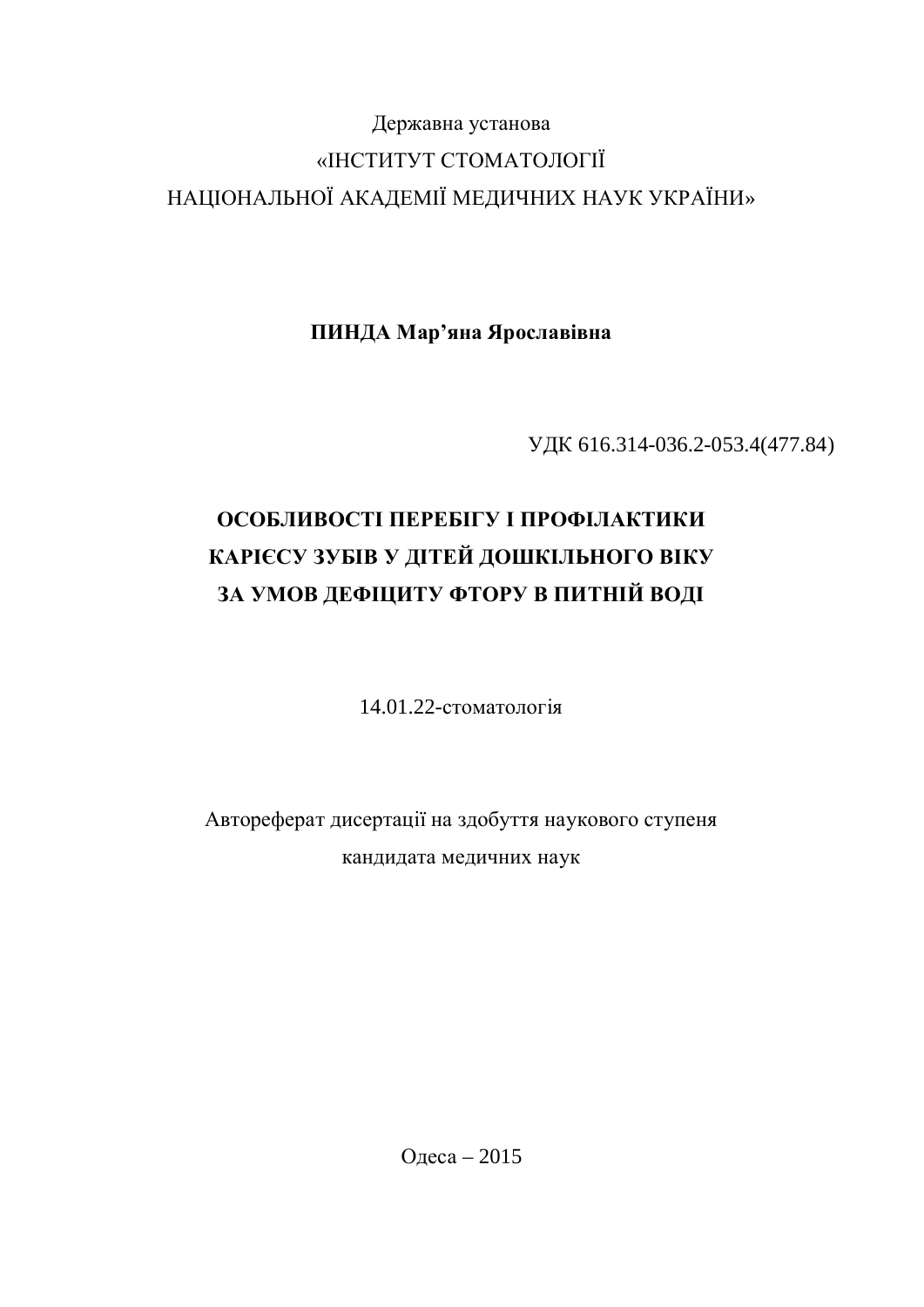Дисертацією є рукопис.

Робота виконана в Державній установі «Інститут стоматології НАМН України», м. Олеса.

### Науковий керівник:

доктор медичних наук, професор Терешина Тетяна Петрівна, Державна установа «Інститут стоматології НАМН України», м. Одеса, завідувач лабораторії розробки та дослідження засобів гігієни порожнини рота

### Офіційні опоненти:

- доктор медичних наук, професор Біденко Наталія Василівна, Національний медичний університет ім. О.О. Богомольця, м. Київ, професор кафедри дитячої терапевтичної стоматології та профілактики стоматологічних захворювань

- доктор медичних наук, професор Любченко Ольга Валеріївна, Харківська медична академія післядипломної освіти МОЗ України, професор кафедри стоматології, терапевтичної стоматології

Захист відбудеться 26 жовтня 2015 р. о 13.00 годині на засіданні спеціалізованої вченої ради Д 41.563.01 в Державній установі «Інститут стоматології НАМН України» за адресою: 65026, м. Одеса, вул. Рішельєвська,11.

З дисертацією можна ознайомитись у бібліотеці Державної установи «Інститут стоматології НАМН України» (65026, м. Одеса, вул. Рішельєвська,11).

Автореферат розісланий 25 вересня 2015 р.

Вчений секретар спеціалізованої вченої ради П. О. Бабеня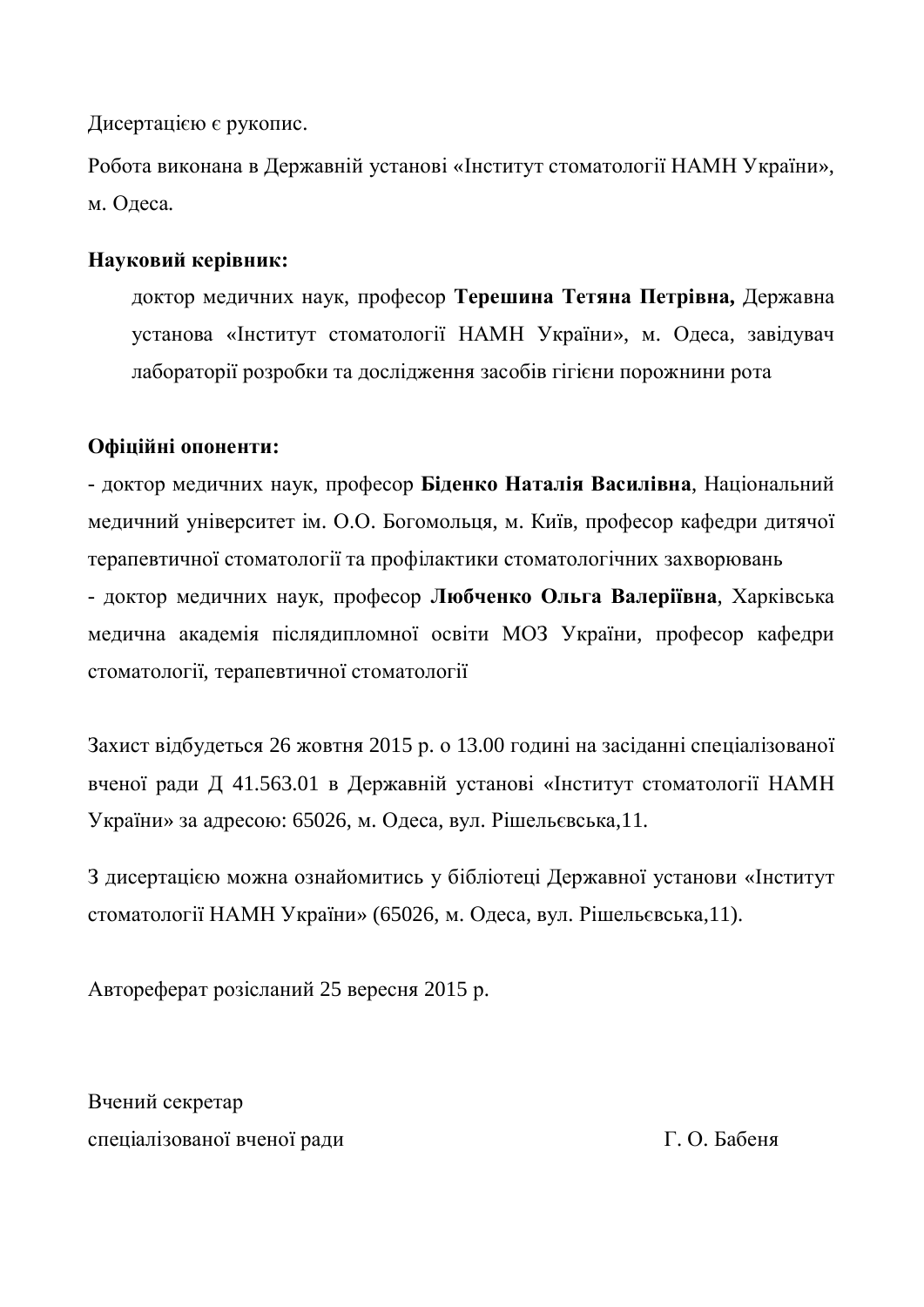### ЗАГАЛЬНА ХАРАКТЕРИСТИКА РОБОТИ

Актуальність теми. За даними ВООЗ, на лікування різних видів стоматологічної патології витрачається 10 % усіх коштів, що асигнуються на охорону здоров'я в розвинутих країнах (Welbury R.R. et al., 2005; Drummond В.К. et al., 2013). Значна частина соціально-економічних втрат, обумовлених незадовільним стоматологічним здоров'ям населення, припадає на дитяче населення. Раннє виникнення патології твердих тканин та пародонту являє собою не лише суто медичну проблему, але й відображає негативні тенденції у стані техногенного навантаженого довкілля та інших причин (Деньга О.В. с соавт., 2004; Дычко Е.Н. с соавт., 2005; Ковач І.В., 2006; Дубровська О.В. із співавт., 2011; Казакова Р.В. із співавт., 2013).

Світовий досвід свідчить, що за умов застосування сучасних технологій первинної та вторинної профілактики поширеність багатьох стоматологічних захворювань може бути суттєво зменшена. Однак існуючі профілактичні програми часто не досягають мети, тому що досі до кінця нез'ясованими залишаються роль екологічних факторів у розвитку стоматологічних захворювань, що загрожують виникненням порушень харчування, зниженням якості і тривалості життя (Антонова А.А. с соавт., 2006; Драчев С.Н. с соавт., 2008; Назарук Р.М., 2008; Берикашвили З.Н., Лис Е.В., 2010; Транковская Л.В., 2013; Chankanka O. et al., 2011).

Що стосується карієсу зубів у дітей, то це, як і раніше, є серйозною проблемою, яка залишається в зоні особливої уваги. Тому розробка і запровадження нових методів профілактики карієсу у дітей – цілком актуальні і на сьогоднішній день (Деньга О.В., 2001; Кисельникова Л.П. с соавт., 2007; Виноградова Т.Ф., 2008; Окушко В.Р., 2009; Боровский Е.В., Суворов К.А., 2011; Pitts N., 2009; Chou R. et al., 2013).

Як відомо, механізм виникнення карієсу зубів обумовлений багатьма факторами, взаємодія яких і обумовлює виникнення вогнища демінералізації. Основний з них – це мікроорганізми, які виділяють в результаті своєї ферментативної діяльності органічні кислоти, що розчиняють емаль зуба (Леонтьев В.К., 1994; Виноградова Т.Ф., 2008; Гаврилова О.А., Червинец Ю.В., 2009; Алешина Е.О. с соавт., 2012; Молофеева В.А., 2012; Сһи С.Н., 2005; Allais G., 2008; Loyola-Rodriguez J.P. et al., 2008; Do T. et al., 2009).

Але при розгляді проблеми карієсу не менш важливим фактором рахується недостатня кількість фтору в питній воді. Вивченням ролі фтору в збереженні структури емалі вчені займаються вже десятки років. При цьому висновок однозначний: недостатнє надходження фтору в організм сприяє розвитку каріозної хвороби (Семенченко И.М., 2006; Суриц О.В., Христофорова Н.К. 2008; Сатыго Е.А., Данилов Е.О., 2011; Сущенко А.В. с соавт., 2012; Peng S.M.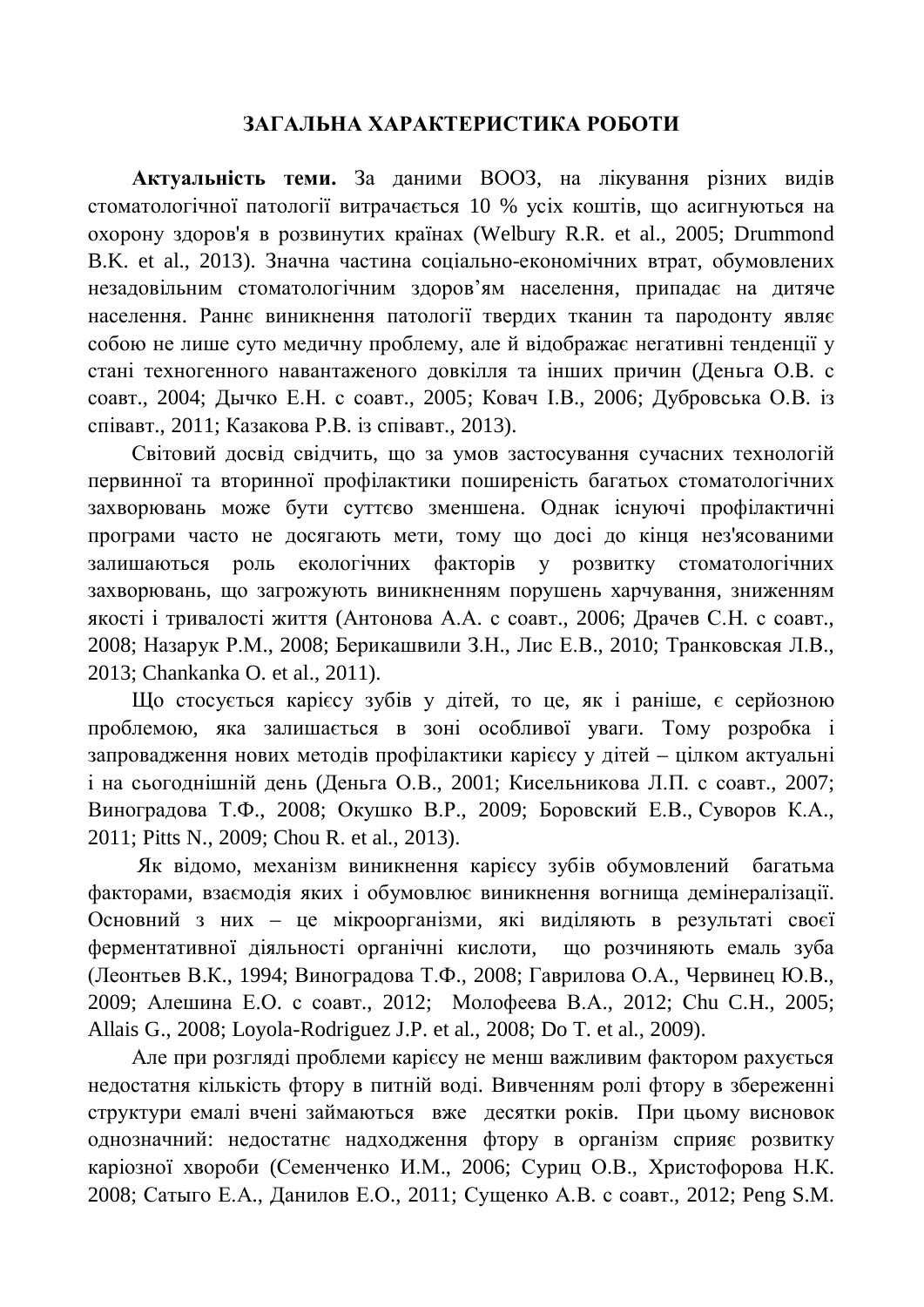et al., 2013).

Відомі методи профілактики карієсу зубів засновані на декількох позиціях: зменшенні агресивної дії зубного нальоту, застосуванні ремінералізуючої терапії, підвищенні природних захисних механізмів ротової порожнини і всього організму (Косенко К.Н., 1981; Деньга О.В., 2001; Лукиных Л.М., 2006; Леус П.А., 2007, 2008, 2011).

Але ми не зустрічали робіт, що стосувалися б методів профілактики карієсу у літей, в яких тільки починає формуватися постійний прикус, і вони проживають в зоні гіпофторозу та одночасно відчувають антропогенне навантаження. Також ми не побачили повідомлень про цілеспрямовану профілактику карієсу в дітей з незбалансованим поступленням в організм макро- *і* мікроелементів.

Все вище вказане визначило проведення даної роботи, а саме, розробки комплексу карієспрофілактичних заходів для дітей у віці 6-8 років, які проживають в зоні гіпофторозу з загальним несприятливим геохімічним фоном.

При цьому основними передумовами для розробки основного напрямку досліджень стало наступне:

- для повноцінного формування емалі постійних зубів, які прорізуються, у дітей, що проживають в зоні гіпофторозу, необхідно забезпечити додаткове надходження фтору в організм дитини, а також інших елементів, що беруть участь у мінералізації зубів.

- профілактика карієсу зубів у 6-річних дітей повинна бути комплексною і включати збалансований фторвмісний препарат, а також компоненти, що стимулюють природні захисні механізми ротової порожнини і організму. Важливим є і забезпечення нормомікробіоценозу в ротовій порожнині.

Зв'язок з науковими програмами, планами, темами. Дисертація виконана відповідно до плану науково-дослідної роботи ДУ «Інститут стоматології НАМН України»: «Удосконалити профілактику та лікування стоматологічних захворювань у пацієнтів із захворюваннями шлунковокишкового тракту та ендокринною патологією» (Шифр АМН 079.10, № ДР 0110U000271). Здобувач була співвиконавцем окремих фрагментів зазначеної теми.

**Мета і задачі дослідження.** Метою роботи було підвищення ефективності профілактики карієсу зубів у дітей дошкільного віку за умов дефіциту фтору в питній воді на тлі техногенного навантаження шляхом розробки адаптованого до віку дитини та регіональних геохімічних факторів комплексу каріє спрофілактичних заходів.

Для досягнення поставленої мети булі сформульовані наступні завдання:

1. Вивчити еколого-гігієнічну ситуацію в зоні проживання 6-річних дітей за складом питної води і вмістом мікро- і макроелементів в м. Тернопіль.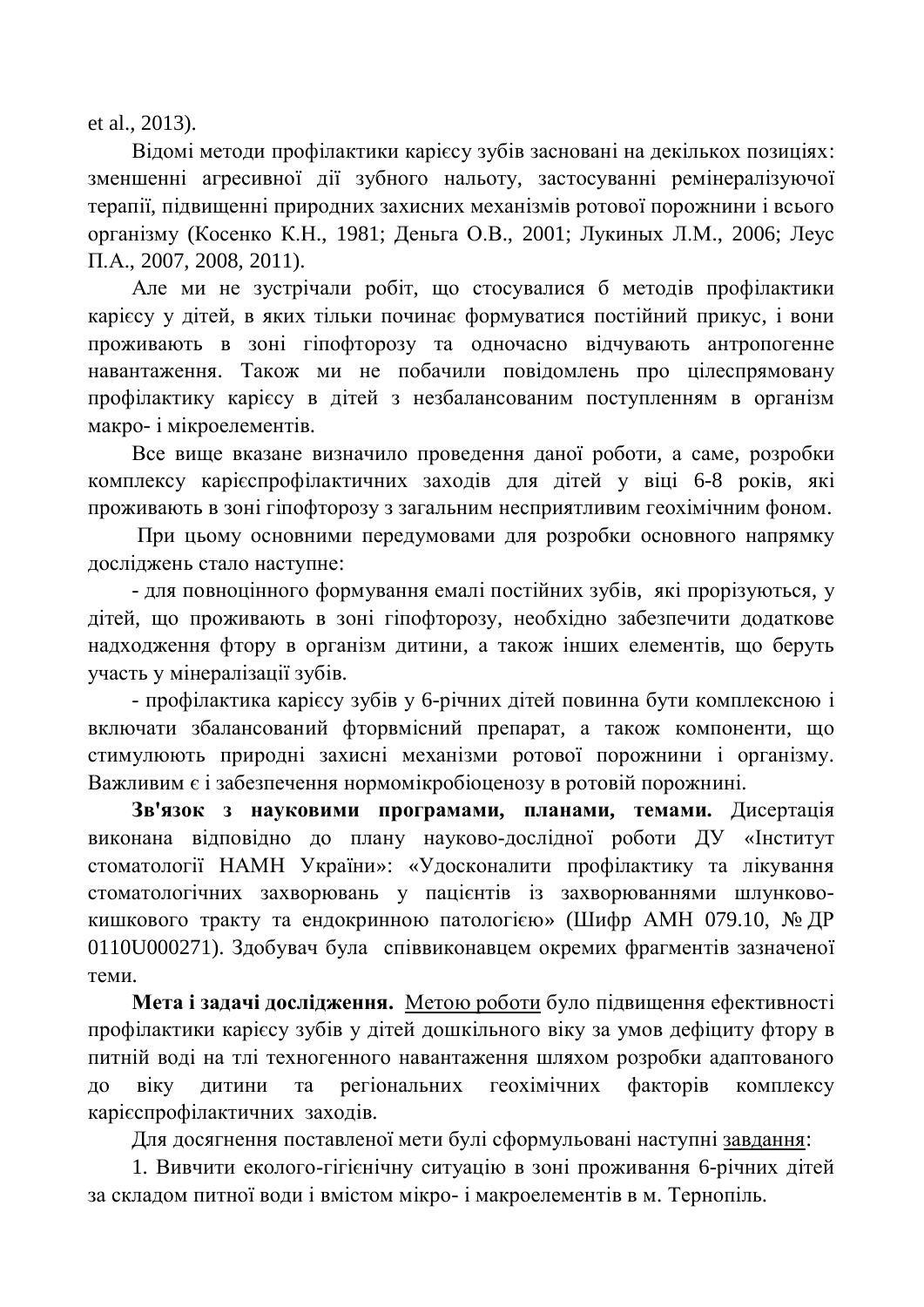2. Вивчити поширеність та інтенсивність карієсу у 6-річних дітей, що мешкають за умов дефіциту фтору в питній воді, і виявити дітей з найвищою iнтенсивнiстю кapiecy.

3. Вивчити стан гігієни порожнини рота і характер харчування 6-річних дітей, що мешкають в умовах гіпофторозу, і визначити кореляційний зв'язок між цими показниками та інтенсивністю карієсу зубів.

4. Розробити комплекс карієспрофілактичних заходів для 6-річних дітей, що проживають в умовах гіпофторозу, і оцінити його клінічну ефективність.

5. Дослідити біохімічні параметри ротової рідини, що відображають стан мінерального обміну і захисних механізмів в порожнині рота дітей, до і після застосування комплексу карієспрофілактичних заходів.

Об'єкт дослідження – карієс зубів у 6-річних дітей.

*Предмет дослідження* – обґрунтування застосування комплексу карієспрофілактичних заходів у 6-річних дітей, що мешкають за умов дефіциту фтору в питній воді.

Методи дослідження: токсико-гігієнічні – для вивчення складу питної води та вмісту макро- і мікроелементів у волоссі 6-річних дітей; клінічні – для **оцінки стану зубів і рівня гігієни порожнини рота дітей; біохімічні – для оцінки** мінералізуючого потенціалу ротової рідини і неспецифічної реактивності ротової порожнини; статистичні – для вивчення рівня кореляційних зв'язків між досліджуваними об'єктами і підтвердження достовірності отриманих даних.

Наукова новизна одержаних результатів. Вперше на підставі моніторингу складу питної води з різних джерел м. Тернополя зроблено висновок про присутність ряду факторів (недостатня мінералізація води, знижений вміст в ній фтору і підвищений вміст нітритів), здатних вплинути на структуру емалі, яка формується в постійних зубах 6-річних дітей.

Вперше на підставі вивчення вмісту макро- і мікроелементів у волоссі 6річної дитини з високою інтенсивністю карієсу показано, що протягом свого життя діти відчувають антропогенне навантаження (надлишок у волоссі таких елементів, як стронцій і свинець), нераціонально харчуються (недостатній вміст в харчовому раціоні калію, кальцію, хрому, марганцю, міді, заліза, селену і йоду) і вживають недостатньо мінералізовану воду.

Вперше вивчено характер харчування 6-річних дітей, які проживають за умов дефіциту фтору в питній воді, та встановлено, що діти з найвищою інтенсивністю карієсу значно рідше вживають їжу, приготовлену в домашніх умовах, а також в раціоні харчування у них переважає вуглеводна їжа.

Вперше розроблено комплекс карієспрофілактичних заходів для 6-річних дітей, які проживають в зоні дефіциту фтору в питній воді, адаптований до віку дитини та регіональних геохімічних факторів, що володіє карієсінгібуючою, остеостимулюючою та адаптогенною дією, а також здійснює енергетичну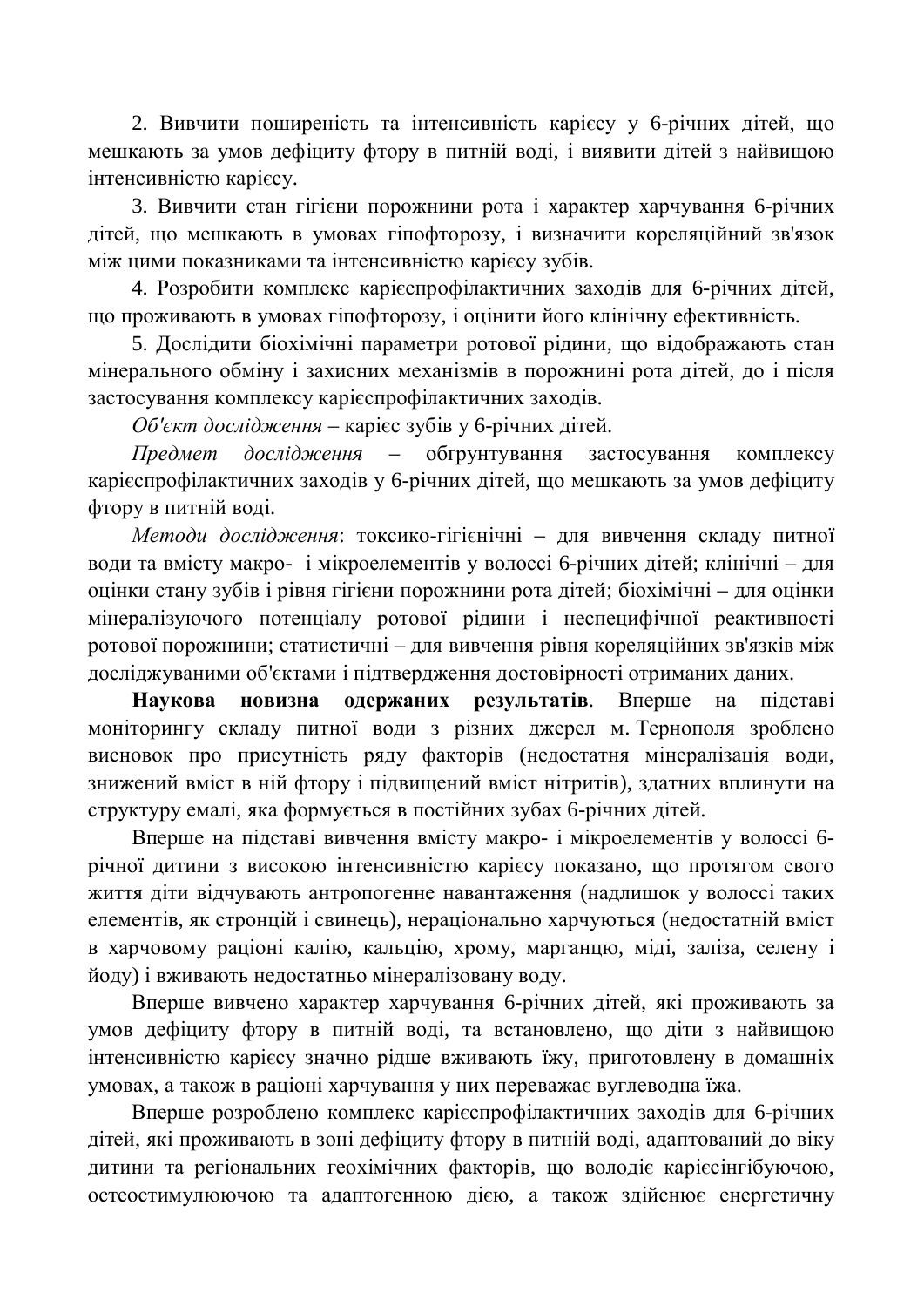підтримку в організмі процесів дезінтоксикації та виведення чужорідних речовин.

Показано, що розроблений комплекс карієспрофілактичних заходів підвищує мінералізуючі властивості ротової рідини, сприяє покращенню гігієнічного стану порожнини рота дітей, нормалізації системи ПОЛ-АОС (зменшення вмісту МДА й підвищення активності каталази), підвищенню активності неспецифічної реактивності (збільшення активності лізоциму і зниження активності уреази в ротовій порожнині).

Практичне значення отриманих результатів. Вперше встановлено, що застосування розробленого карієспрофілактичного комплексу дітьми, що мешкають в зоні дефіциту фтору в питній воді, протягом 2-х років призвело до зменшення приросту карієсу в 3 рази (редукція карієсу склала 70 %).

Показано, що спектральний аналіз волосся людини може бути діагностичним тестом для вивчення ступеня антропогенного навантаження на організм дитини і характеру її харчування.

Показано, що найбільш несприятливий вплив на зуби має вживання разом з основним харчуванням великої кількості солодких продуктів та хлібобулочних виробів, причому харчування пиріжками, бісквітами та іншими борошняними продуктами більш агресивне для зубів, ніж поїдання шоколаду і карамелей (фактор агресії полягає в прилипанні, тривалому фіксуванні на зубах вуглеводної їжі).

Результати дисертаційної роботи впроваджені в клінічну практику і навчальний процес кафедри дитячої стоматології ДВНЗ «Тернопільський державний медичний університет ім. І. Я. Горбачевського», кафедри стоматології дитячого віку Одеського національного медичного університету, відділу епідеміології та профілактики основних стоматологічних захворювань дитячої стоматології та ортодонтії ДУ «Інститут стоматології НАМН України», КУ «Тернопільська міська стоматологічна поліклініка».

Особистий вклад здобувача. Автором особисто проведено пошук, відібрана і проаналізована наукова література за темою дисертації, самостійно проведені всі клінічні дослідження, проаналізовані і узагальнені отримані результати, проведена їх статистична обробка, написана і оформлена дисертація. Спільно з науковим керівником сформульовані мета і завдання дослідження, основні висновки і практичні рекомендації.

Дисертант брав безпосередню участь у дослідженнях, які проведені на кафедрах дитячої стоматології ДВНЗ «Тернопільський державний медичний університет ім. І. Я. Горбачевського» (зав. кафедри – д.мед.н. Авдєєв О.В.)<sup>1</sup> та стоматології дитячого віку Одеського національного медичного університету

<sup>&</sup>lt;sup>1</sup> Автор щиро вдячний співробітникам вищевказаних структур за допомогу в проведенні досліджень.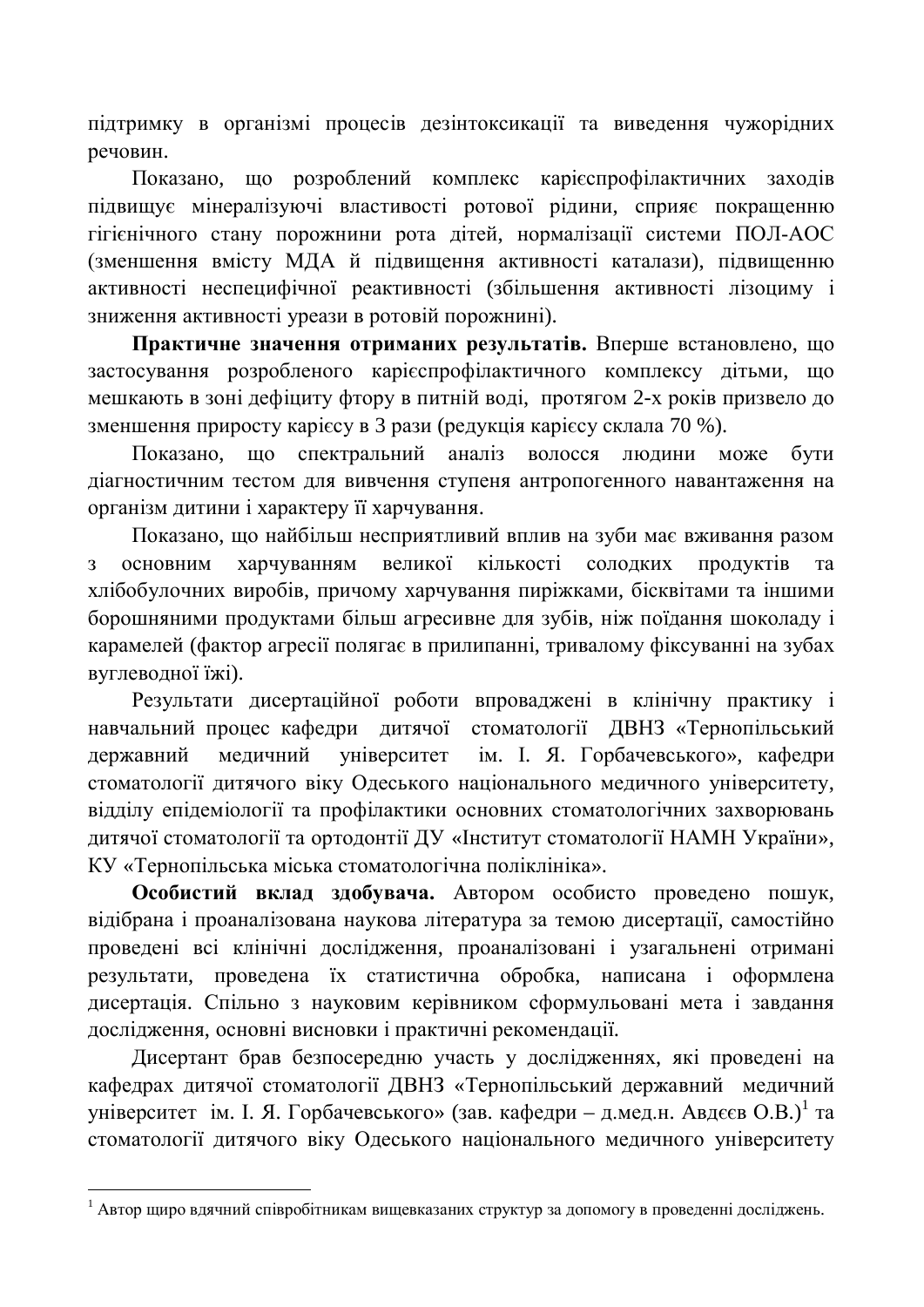(зав. кафедри – д.мед.н., проф. Деньга О.В.)<sup>1</sup>; на базі ДУ «Інститут стоматології НАМН України»: у відділенні профілактики основних стоматологічних захворювань (зав. – д.мед.н., проф. Kосенко К.М.)<sup>1</sup>, у лабораторії біохімії (зав. лаб. – д.біол.н. Макаренко О.А.)<sup>1</sup>; у ТОВ «Науково-технічний центр «ВІРІА Ltd», м. Київ (лікар Фус С.В.)<sup>1</sup>; в Тернопільській обласній санітарноепідеміологічній станції (нач. – Паничев В.О.)<sup>1</sup>.

Апробація результатів дисертації. Матеріали дисертації представлені і обговорені на міжнародній науково-практичній конференції «Сучасні методи лікування зубо-щелепних аномалій. Профілактика основних стоматологічних захворювань при ортодонтичному лікуванні» (Одеса, 2011); науковопрактичній конференції за участю міжнародних спеціалістів «Особливості первинної, вторинної і третинної профілактики у пацієнтів з різним соматичним статусом» (Одеса, 2013); міжнародній науково-практичній конференції «Досягнення медичної науки як чинник стабільності розвитку медичної практики» (Дніпропетровськ, 2014); міжнародній науково-практичній конференції «Пріоритети сучасної медицини: теорія і практика» (Одеса, 2014); на XVIII Міжнародному медичному конгресі студентів і молодих вчених  $(Tephoni<sub>II</sub>, 2014)$ 

Публікації. За матеріалами дисертації опубліковано 9 наукових праць, з них 4 статті у спеціалізованих фахових виданнях України, 1 стаття в іноземному науковому виданні, 1 стаття в журналі, 3 тези доповідей на науково-практичних конференціях і конгресі.

Об'єм і структура дисертації. Дисертація викладена на 152 сторінках принтерного тексту, ілюстрована 4 рисунками, містить 24 таблиці. Складається зі вступу, огляду літератури, 4 розділів власних досліджень, аналізу і узагальнення отриманих результатів, висновків, практичних рекомендацій і списку використаної літератури (392 джерела, з них 167 написано латиницею).

### **ОСНОВНИЙ ЗМІСТ**

Матеріали і методи дослідження. Для досягнення мети і реалізації поставлених завдань роботи було проведено комплекс токсико-гігієнічних та клініко-лабораторних досліджень.

Токсико-гігієнічні дослідження включали вивчення складу питної води в регіоні проживання 6-річних дітей і мікроелементного складу волосся дітей.

Питну воду досліджували за Державними стандартами України.

Рентгено-флюоресцентний аналіз мікро- і макроелементного складу волосся проведено згідно методики 081\12-4502-00, атестованої відповідно з ГОСТ 8.010-90 Українським державним комітетом стандартизації, метрології та сертифікації від 21.07.2000 р. та затвердженої Державною санітарно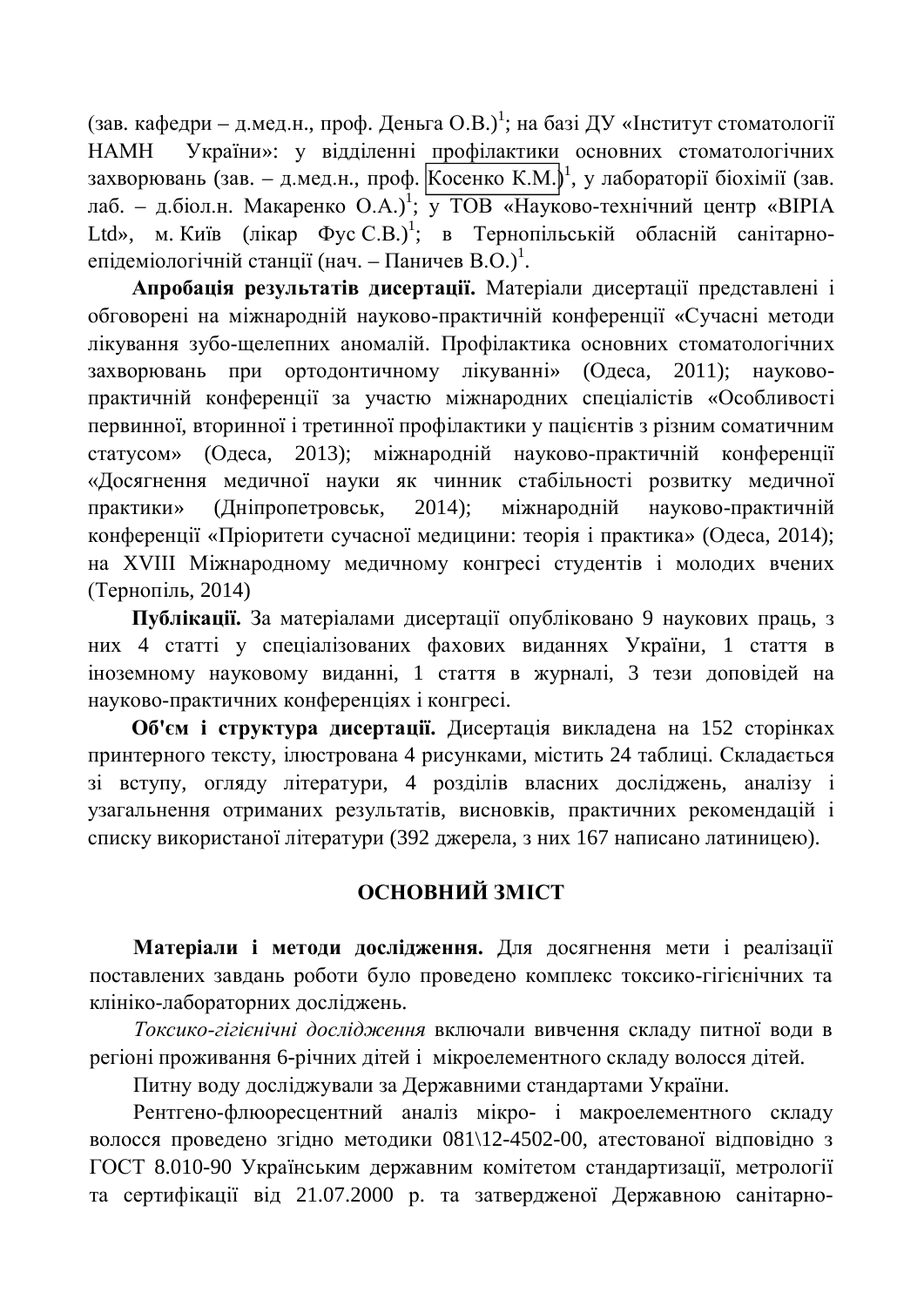епідеміологічною службою України (Постанова № 8 від 05.10.2000 р.) на аналізаторі "Elva X-med" виробництва фірми "Елватех" (Україна).

У клінічних дослідженнях взяли участь 178 літей (86 хлопчиків та 92 дівчинки) у віці 6 років, що проживають в м. Тернопіль.

Для оцінки ефективності комплексу карієспрофілактичних заходів було вибрано 50 дітей (31 хлопчик і 29 дівчат) з високою інтенсивністю карієсу. Діти були розділені на дві клінічні групи залежно від призначеного комплексу лікувально-профілактичних заходів: 1-а група (порівняння) – 20 літей: 2-а група (основна) – 30 дітей. Зі всіма дітьми було проведено навчання навичок правильного чищення зубів і щоденний, контрольований дорослими, догляд за порожниною рота з призначенням зубної пасти з карієспрофілактичною дією. Дітям основної групи був призначений розроблений комплекс карієспрофілактичних заходів (табл. 1).

Діагностичні дослідження проводили до початку застосування профілактичного комплексу, через 6 місяців, 1 і 2 роки.

Клінічне обстеження всіх дітей проводили, використовуючи суб'єктивні та об'єктивні методи. Суб'єктивні методи (безпосереднє опитування дітей, а також їх батьків) включали: скарги, вказівки на перенесені і супутні захворювання, наявність алергічних реакцій на медичні та лікарські препарати, давність виникнення захворювання, ефективність проведеної раніше терапії, соціальнопобутові умови. Особливу увагу приділяли режиму харчування і гігієнічному догляду за порожниною рота.

При вивченні стоматологічного статусу враховувався стан присінка порожнини рота, прикріплення і довжина вуздечок губ, стан слизової оболонки порожнини рота і ясенного краю, наявність зубо-щелепних аномалій, якість пломб, наявність каріозних порожнин в зубах.

Iнтенсивність карієсу зубів оцінювали за індексом КПУ (ВООЗ, Виноградова Т.Ф., 1978).

Оцінку ефективності запропонованого лікувально-профілактичного комплексу у дітей визначали за ступенем редукції карієсу за 2 роки.

Вивчення гігієнічного стану порожнини рота проводили за допомогою індексу Silness-Loe (визначення кількості м'якого зубного нальоту в приясенній ділянці) та індексу Stallard (визначення нальоту на вестибулярній поверхні коронки зуба) (Данилевский Н.Ф., Борисенко А.В., 2000).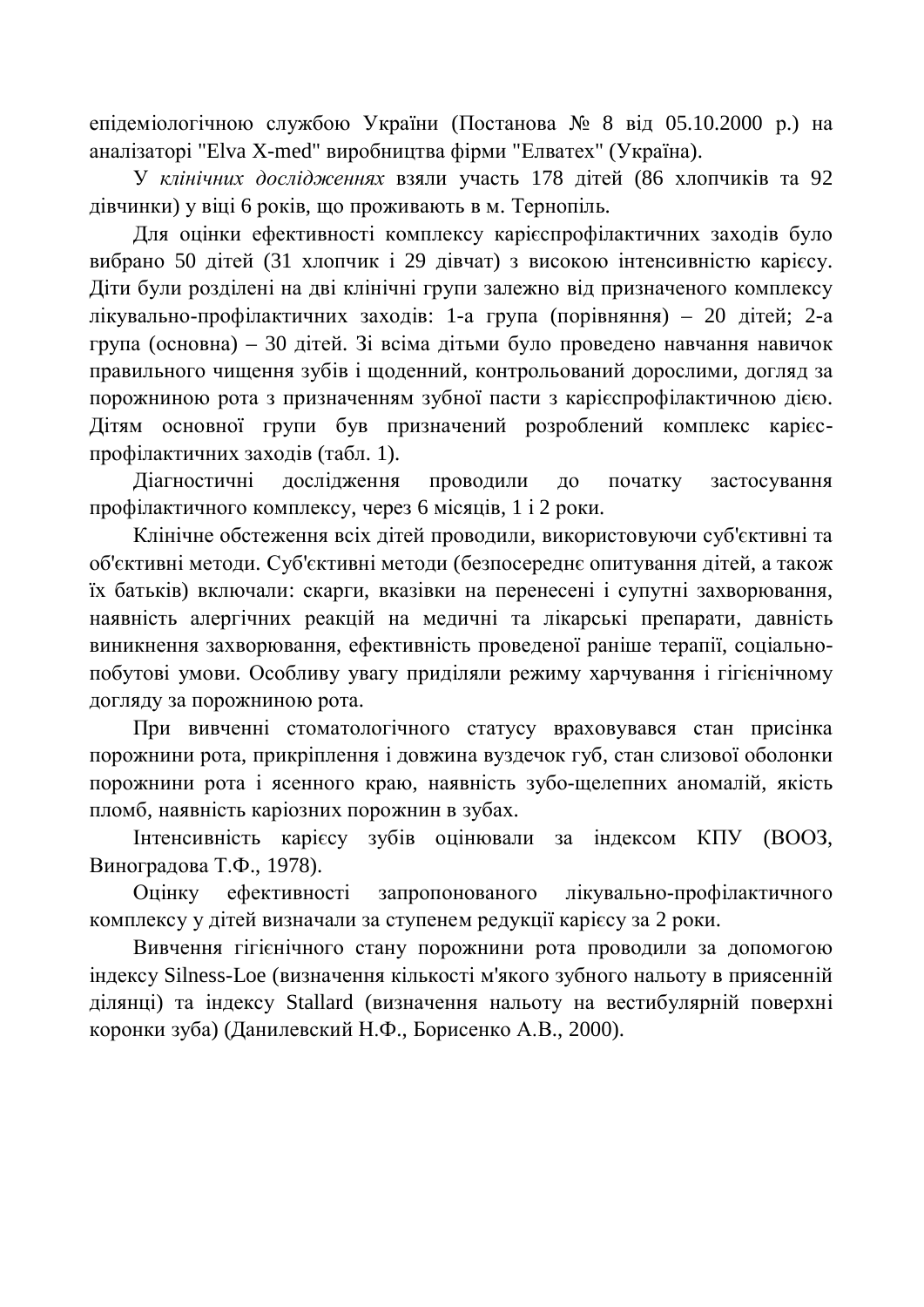Функціональну активність слинних залоз визначали на підставі вивчення швидкості слиновиділення (Леонтьев В.К., Петрович Ю.А., 1976).

*Біохімічні дослідження* ротової рідини дітей передбачали визначення вмісту кальцію за методом Каракашова А.В. і Вічева Є.П. в модифікації Леонтьєва В.К., Смірнової В.Б. (1976), визначення вмісту неорганічних фосфатів за методом Больца Д.М., Льюка Ч.Г. в модифікації Конвай В.Д., Леонтьєва В.К. (1976) з використанням набору «CalciumArs-DaC-Lg» (СР 811612008, DAC-SpectroMed SRL, Республіка Молдова), вмісту малонового діальдегіду (МДА) (Стальная И.Д.. Гаришвили Т.Г., 1977), активність каталази (Гирин С.В., 1999), еластази (Visser L., Brouf E., 1972), уреази (Батурина А.В. с соавт., 1987) і лізоциму (Gorin G. et al., 1971).

Статистичну обробку даних проводили *із застосуванням кореляційного* аналізу з використанням коефіцієнта кореляції Пірсона, методу статистичних угруповань, методу Монцевічуте-Ерінгене з використанням t-критерію Стьюдента.

Результати дослідження та їх обговорення. При вивченні складу питної води з двох водозабірних свердловин м. Тернопіль було встановлено, що за мікробіологічними показниками питна вола протягом всього періолу спостереження відповідала нормативним даним.

Загальна мінералізація води, здійснювана в основному за рахунок кальцію, в усі періоди дослідження була нижче норми в 2-3 рази. Вміст таких важливих для організму макро- і мікроелементів як сульфати, хлориди, мідь і цинк був нижче нормативних значень майже в 20 разів. Марганець містився в невеликій кількості (не перевищував норми), проте в 1-й рік дослідження не було виявлено цього елемента в обох водозабірних свердловинах. Залізо іноді перевищувало норматив у 7,5 разів на другий рік дослідження і більш ніж в 22 рази на 3-й рік дослідження. З токсичних елементів перевищували граничні значення значно нітрити (в 7 разів в 1-й рік дослідження і в 2,5 рази в 3-й рік дослідження) та незначно аміак. Що стосується вмісту фтору, то його кількість в питній воді, одержуваної з обох свердловин, не перевищувала 0,2 мг/дм $^3$ .

В цілому, характеризуючи питну воду з джерел м. Тернопіль, необхідно відзначити ряд показників, які здатні вплинути на структуру емалі і сприяти демінералізації емалі – це недостатня мінералізація води, знижений вміст в ній фтору і підвищений вміст нітритів.

Результати досліджень мікроелементного складу волосся дітей з високою інтенсивністю карієсу зубів, що проживають у м. Тернопіль, показали, що у волоссі виявлений недолік хлору, калію, хрому, марганцю, заліза, міді, селену, йоду, та надлишок кальцію, стронцію і свинцю.

Аналізуючи отримані результати вмісту макро - і мікроелементів у волоссі дитини, ми можемо констатувати, що протягом свого життя дитина відчувала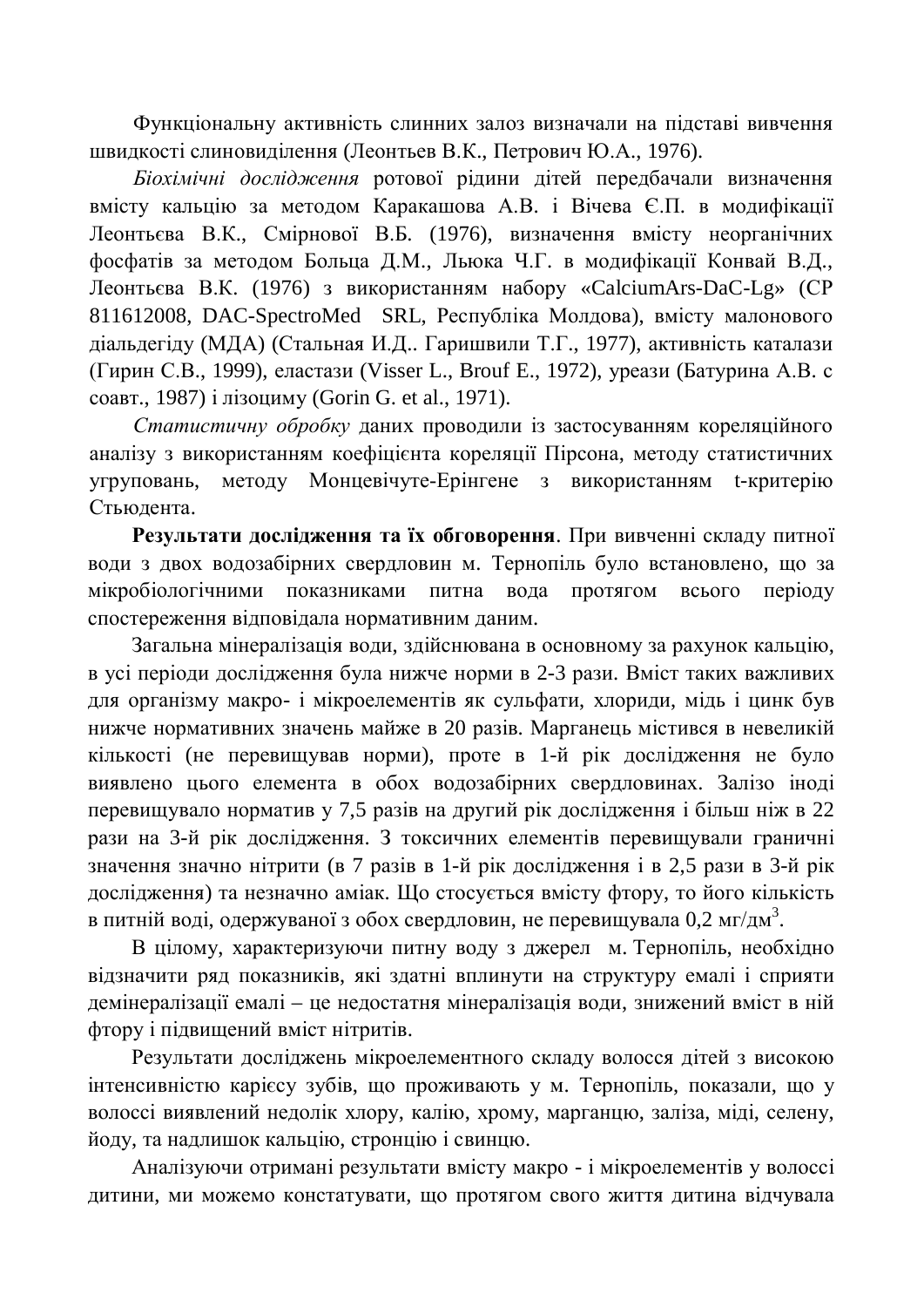антропогенне навантаження (надлишок таких елементів, як стронцій і свинець), не раціонально харчувалася (недостатній вміст в харчовому раціоні калію, кальцію, хрому, марганцю, міді, заліза, селену і йоду) і вживала недостатньо мінералізовану воду.

При проведенні клінічних досліджень було встановлено, що поширеність карієсу серед 6-річних дітей склала 75 %.

Середній показник інтенсивності карієсу склав 6,57  $\pm$  0,36, що є високими для даної вікової групи. При цьому у хлопчиків інтенсивність карієсу була вища, ніж у дівчаток (7,14 ± 0,4 та 6,0 ± 0,32 відповідно,  $p < 0.05$ ).

Діти з найвищою інтенсивністю карієсу (НІК) склали майже 37 % з дуже високими середніми показниками інтенсивності карієсу (понад 10), причому у хлопчиків каріозні ураження в 1-х постійних молярах зустрічалися значно частіше, ніж у лівчаток (2,80 ± 0,28 та 0,83 ± 0,04 вілповілно,  $p < 0.05$ ).

Результати дослідження гігієнічних індексів Silness-Loe і Stallard вказували на досить низький рівень гігієни порожнини рота  $(1,77 \pm 0,17$  та  $1,37 \pm 0,13$ відповідно). Найгірші показники виявлені у хлопчиків (Silness-Loe:  $2,02 \pm 0,18$ проти  $1,53 \pm 0,15$  у дівчат, Stallard:  $1,67 \pm 0,17$  проти  $1,07 \pm 0,09$  у дівчат,  $p < 0.05$ ). У літей з НІК показники вивчених індексів гігієни були значно вищими середньогрупового показника, що вказувало на більш низький рівень гігієни порожнини рота (Silness-Loe – 2,24  $\pm$  0,23; Stallard – 1,75  $\pm$  0,26,  $p < 0.05$ ).

Проведене опитування дітей та їх батьків показало, що регулярно чистять зуби лише 36,6 % (хлопчики – майже 36 %, дівчатка – понад 37 %) причому більшість з них (83,5 %) чистять зуби тільки 1 раз на день. Третина (29,9 %) з усіх обстежених дітей чистить зуби нерегулярно, 33,5 % дітей взагалі ніколи не чистили зуби.

При проведенні кореляційного аналізу було виявлено високі коефіцієнти кореляції між інтенсивністю карієсу і рівнем гігієнічного стану порожнини рота (за показником Silness-Loe – 0,785, а за показником Stallard – 0,688).

При вивченні показників інтенсивності карієсу залежно від регулярності догляду за порожниною рота було встановлено, що найвищі показники каріозного процесу були у дітей, які не чистять зуби взагалі (рис. 1).

Таким чином, отримані результати дали підставу вважати, що відсутність регулярного догляду за порожниною рота і погана якість чищення зубів ще більше погіршують ситуацію і сприяють розвитку карієсу зубів.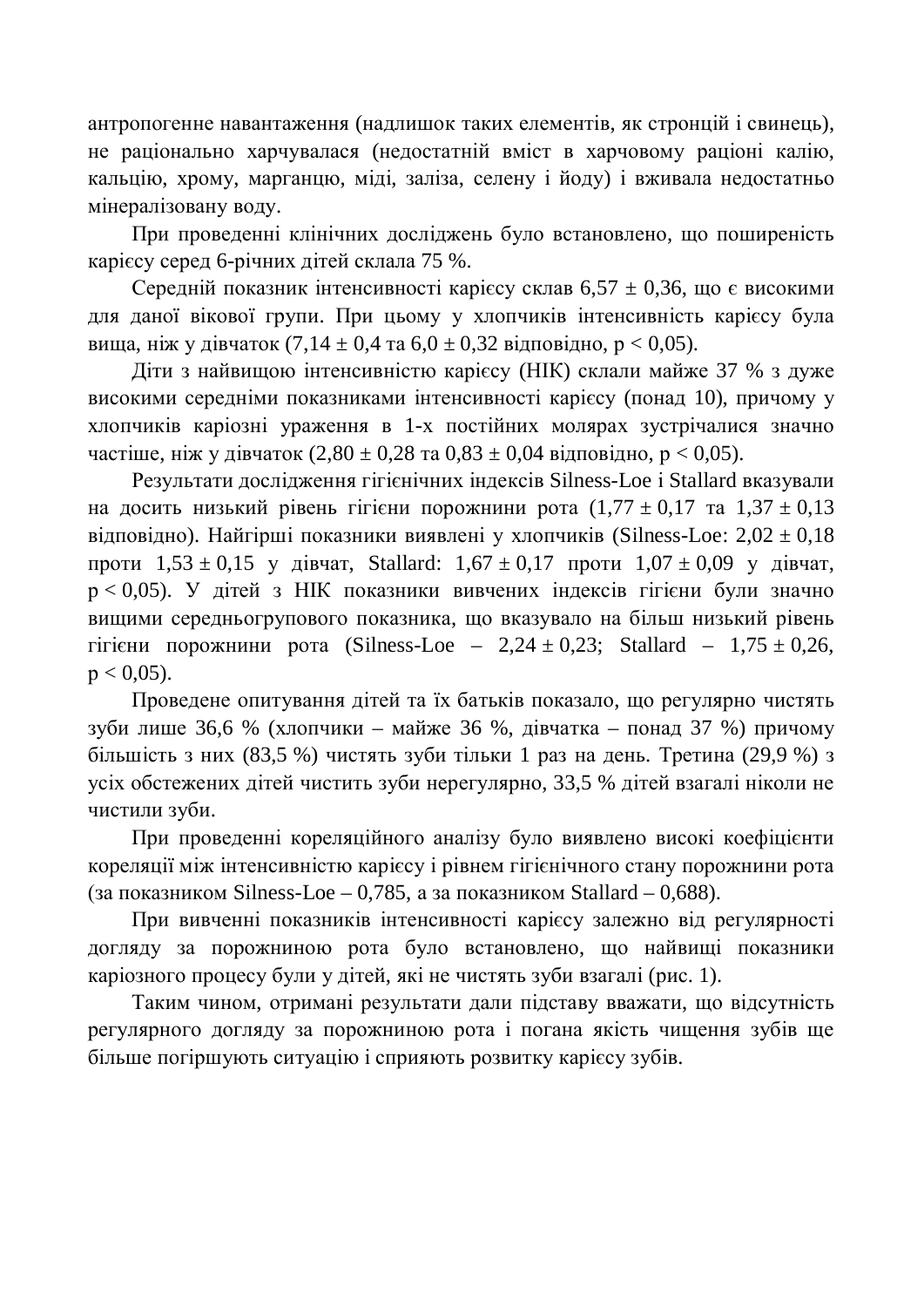## $Ta6$ лиця 1

## Характеристика i схема застосування карієспрофілактичного комплексу

| Компоненти<br>комплексу                                                                    | Діючі біологічно активні<br>речовини                                                                                                                         | Дія                                                                                                 | Час застосування                                          | Схема і частота<br>застосування                                                                                     |
|--------------------------------------------------------------------------------------------|--------------------------------------------------------------------------------------------------------------------------------------------------------------|-----------------------------------------------------------------------------------------------------|-----------------------------------------------------------|---------------------------------------------------------------------------------------------------------------------|
| «Вітафтор»                                                                                 | Натрію фторид, ретинол,<br>ергокальциферол, кислота<br>аскорбінова                                                                                           | Карієсінгібуюча,<br>остеостимулююча,<br>адаптогенна                                                 | Протягом усього<br>періоду спостереження<br>2 рази на рік | Прийом всередину по<br>1 табл. під час їжі<br>щодня 1 раз на день<br>протягом 1 місяця                              |
| «ЯнтарИн-Здоров'я»<br>Дитячий                                                              | Глутамінова кислота,<br>фумарова кислота,<br>нікотинамід, кальцію<br>пантотенат; кальцію стеарат,<br>глюкоза                                                 | Енергетична підтримка в<br>організмі процесів<br>дезінтоксикації та виведення<br>чужорідних речовин | Протягом усього<br>періоду спостереження<br>1 раз на рік  | Прийом всередину по 1<br>табл. 2 рази на день під<br>час або після їжі<br>протягом 1 місяця                         |
| «Остеовіт»                                                                                 | Соєвий екстракт, цитрат<br>кальцію, сульфат цинку,<br>вітамін D                                                                                              | Остеотропна, адаптогенна,<br>протизапальна,<br>антитоксична                                         | Протягом усього<br>періоду спостереження<br>2 рази на рік | Аплікації на зуби, по 10<br>сеансів, експозиція 15<br>ХВИЛИН                                                        |
| Зубна паста<br>«SPLAT junior»                                                              | Молочний екстракт, казеїн,<br>олафлюр, папаїн, лізоцим,<br>манітол, дікалію<br>гліцеррізінат, оксидаза<br>глюкози, лактопероксидаза,<br>Кальціс®, лактоферин | Карієсінгібуюча                                                                                     | Протягом усього<br>періоду спостереження<br>щоденно       | Чистка зубів вранці<br>після їжі                                                                                    |
| Зубна паста<br>«Lacalut fluor»                                                             | Олафлур, натрію фторид                                                                                                                                       | Карієсінгібуюча                                                                                     | Протягом усього<br>періоду спостереження<br>щоденно       | Чистка зубів ввечері<br>після їжі                                                                                   |
| Стоматологічний<br>комплект «Глуфторед»<br>для глибокого<br>фторування емалі та<br>дентину | Рідина з вмістом іонів фтору<br>і міді. Суспензія - дрібно-<br>дисперсний гідроокис<br>кальцію                                                               | Карієсінгібуюча                                                                                     | Протягом усього<br>періоду спостереження<br>1 раз на рік  | Послідовне нанесення<br>рідини і супензії на<br>підготовлені зуби 1 раз<br>на тиждень, повторити<br>через 1 тиждень |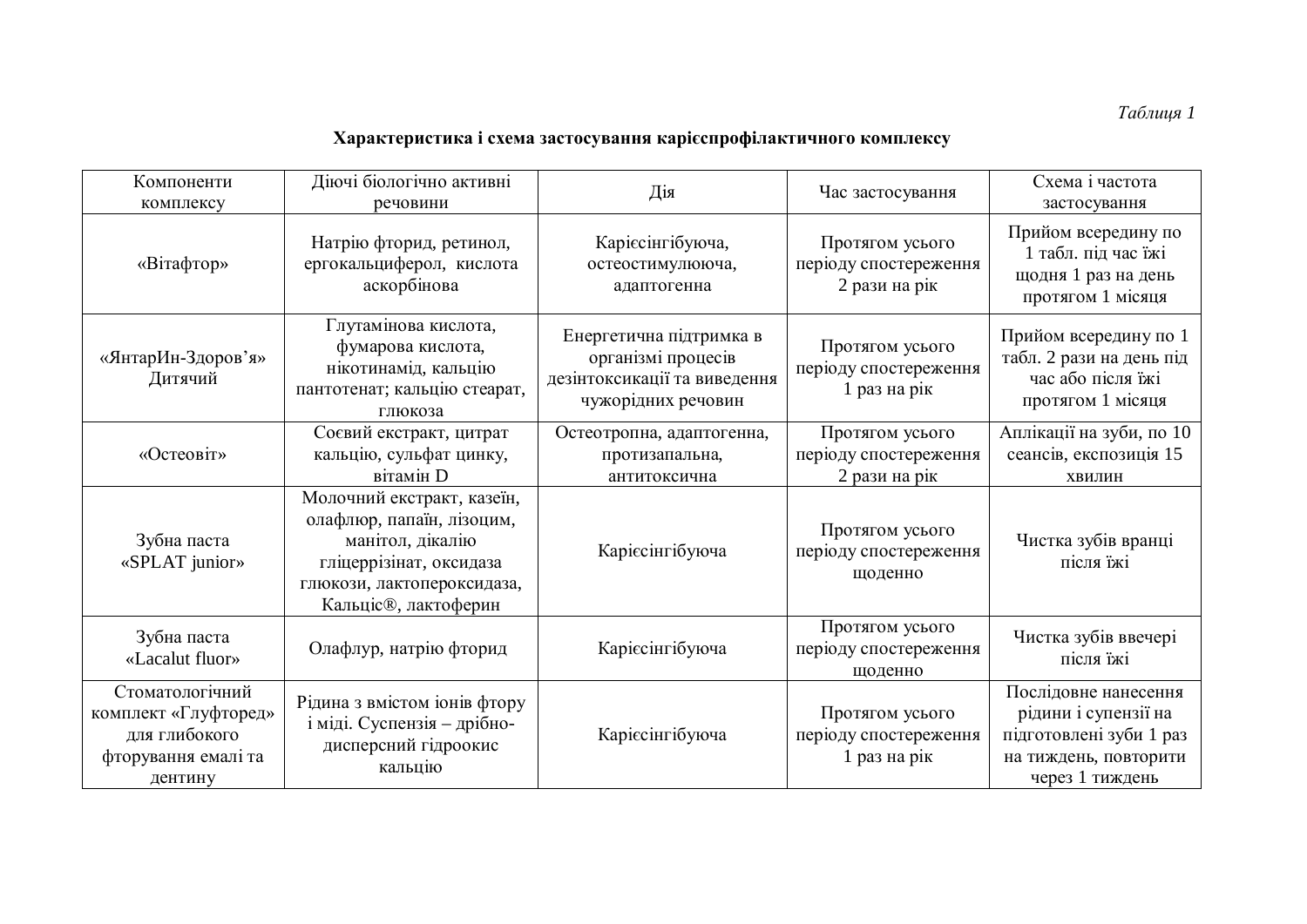

Рис. 1. Інтенсивність карієсу у 6-річних дітей, які проживають в зоні гіпофторозу, залежно від регулярності догляду за порожниною рота.

При аналізі харчування дітей було встановлено, що регулярно харчуються вдома лише 42,8 % дітей, більша ж частина дітей харчується в організованих дитячих колективах. Причому з групи дітей з НІК значно менше вживають їжу, приготовлену в домашніх умовах (23,8 %).

Аналіз споживаних харчових продуктів показав, що найбільше діти вживають цукровмісні продукти (86,1 %), причому найбільш високий відсоток споживання солодкого серед дітей з НІК (100 % у дівчаток). На 2-му місці за вживанням хлібобулочні вироби (76,3 %) і тільки на 3-му місці – фрукти  $(63.4 %).$ 

У дітей з переважним вживанням солодкого показники інтенсивності карієсу були досить високими (кпп + КПВп = 4,83  $\pm$  0,40), але не перевищували середньостатистичний показник. Показники гігієни порожнини рота відповідали в більшості випадків оцінці «задовільна», хоча серед них були діти з незадовільною гігієною, які не чистили зуби взагалі.

У дітей, в денному раціоні яких переважали хлібобулочні вироби (пиріжки, здобні булочки), інтенсивність карієсу була дуже висока (кпп + КПВп  $= 6.92 \pm 0.60$ ), що перевищувало середньогруповий показник. Індекси гігієни у більшості дітей були високими, достовірно перевищували середньогрупові показники, що свідчить про поганий гігієнічний стан зубів.

Показники інтенсивності карієсу і стан гігієни порожнини рота у дітей, які вживають багато фруктів наступні: кпп + КПВп в сумі склав  $3,10 \pm 0,30$  і був більш ніж в 3 рази менший, ніж у дітей з переважанням в їх раціоні борошняної їжі. Індекси Silness-Loe і Stallard вказували на хороший гігієнічний стан зубів. Отже, поєднаний вплив якісного догляду за порожниною рота та поїдання щільних фруктів як додаткова очищувальна дія плюс постійне введення в організм корисних для мінералізації зубів речовин, що містяться у фруктах, забезпечило карієспрофілактичний ефект, незважаючи на проживання в зоні з недостатнім вмістом фтору в питній воді.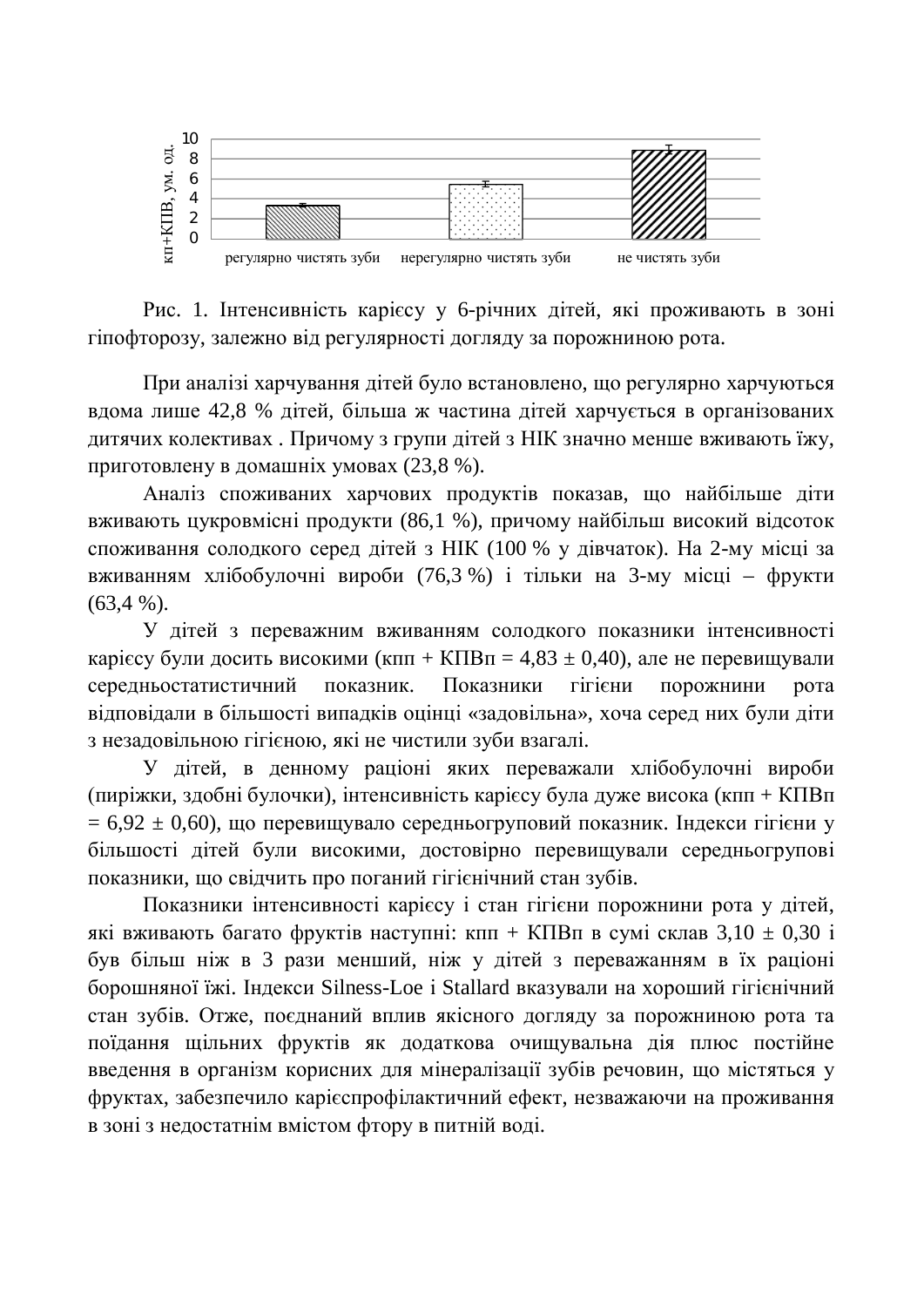У групі дітей з великим вмістом в раціоні харчування овочів також отримані позитивні результати, що свідчить про позитивний вплив характеру їх харчування на стан зубів (кпп + КПВп = 3,12  $\pm$  0,22) і гігієну порожнини рота.

У дітей, що вживають багато м'яса, показники інтенсивності карієсу були також невисокі по відношенню до дітей груп «солодке» і «борошняне»  $(\kappa \pi H + K \Pi B \pi = 3.96 \pm 0.28)$ , проте вище, ніж у дітей груп «фрукти» і «овочі». Стан гігієни порожнини рота наближався до «гарного».

Iнтенсивність карієсу у літей, які вживають багато риби, була найменшою  $(K\pi\pi + K\pi) = 3.06 \pm 0.25$ , в них же відзначалися і хороші показники гігієни порожнини рота (Silness-Loe – 1,61  $\pm$  0,15; Stallard – 1,14  $\pm$  0,13).

Таким чином, найбільш корисним для стану зубів дітей, які проживають в зоні гіпофторозу, стало харчування з переважанням фруктів і овочів, м'яса і риби (інтенсивність карієсу (кпп + КПВ) не перевищувала 4 одиниць) (рис. 2).



Рис. 2. Інтенсивність карієсу у 6-річних дітей, які мешкають в умовахї дефіциту фтору в питній воді, залежно від переважання в раціоні різних продуктів.

При обстеженні дітей, які взяли участь в клінічній апробації розробленого карієспрофілактичного комплексу, встановлено нормальний рівень салівації з коливаннями швидкості слиновиділення від 0,45 мл/хв. до 0,96 мл/хв. Показники індексу КПВ свідчили про високу інтенсивність карієсу (7,01  $\pm$  0.54). Гігієнічний стан порожнини рота відповідав задовільному, однак у ряді випадків відзначалася незадовільна гігієна порожнини рота (II Silness-Loe  $1,95 \pm 0,18$ ,  $\Gamma$ I Stallard  $1,42\pm 0,13$ ).

У ротовій рідині дітей було виявлено порушення співвідношення основних мінеральних компонентів, що беруть участь у мінералізації зубів. Так, при низькому вмісті кальцію  $(0,39 \pm 0,06 \text{ MMOJ} \cdot \text{m})$  і фосфору  $(4,12 \pm 0,43 \text{ m})$ ммоль/л), їх співвідношення вказувало на превалювання в ротовій рідині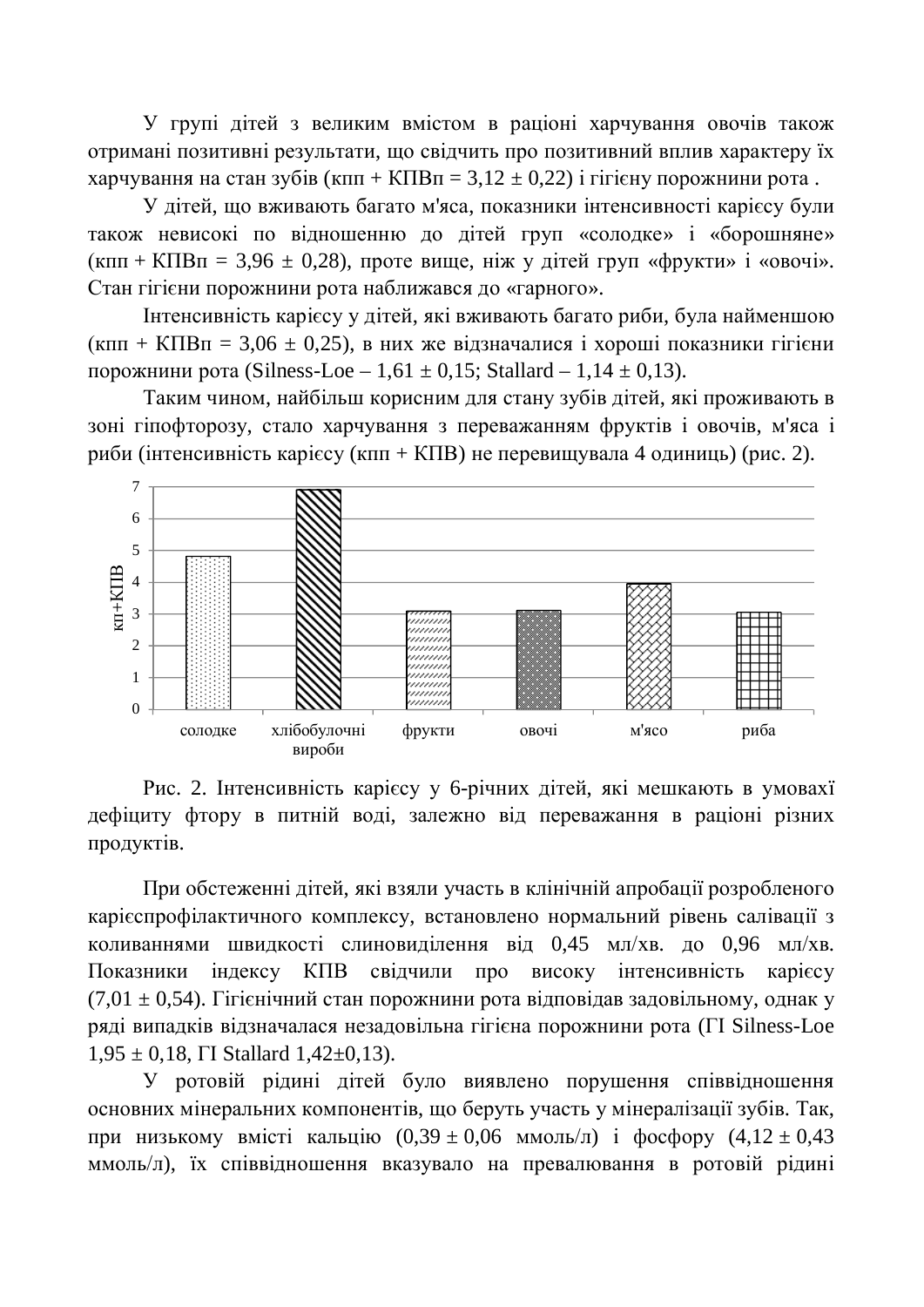фосфатів і зменшення кальцію (коефіцієнт Ca/P = 0,09  $\pm$  0,01), що вказувало на переважання процесів демінералізації над ремінералізацією зубів.

Біохімічні дослідження показали, що в ротовій рідині дітей вміст МДА був підвищений  $(0.45 \pm 0.09 \text{ MKMOL/n})$ , активність каталази була нижче нормальних значень  $(0,118 \pm 0,006 \text{ MKkar} / \text{J})$ . Активність еластази в ротовій рідині 6-річних дітей була в межах норми, що свідчило про відсутність гострого запального процесу в порожнині рота.

Середні показники активності лізоциму у дітей достовірно не відрізнялися від показників осіб з інтактною порожниною рота. Що стосується ферменту уреази, то її активність більш ніж в 2 рази перевищувала показники в  $\overline{16}$  γ нормі  $(0,381 \pm 0,005$  мк-кат/л проти  $0,16 \pm 0,02$  мк-кат/л відповідно,  $p < 0.05$ ), що свідчило про превалювання мікробного фактору над захисним.

При проведенні досліджень в динаміці було встановлено, що швидкість салівації істотно не змінилася і залишалася в межах нормальних значень. Однак найменші показники по відношенню до вихідного рівня були зафіксовані у дітей групи порівняння через 2 роки  $(0.48 \pm 0.05 \text{ MHz/KB})$ . проти  $0.61 \pm 0.07$ мл/хв. в основній групі та  $0.68 \pm 0.05$  мл/хв. у вихідному стані,  $p < 0.05$ ).

Через 6 місяців показники гігієнічного догляду за порожниною рота в дітей обох груп практично не відрізнялися від вихідного рівня і відповідали «заловільній» гігієні.

Через 1 рік гігієна порожнини рота у дітей основної групи значно покращилася: не зустрічались діти з «поганою» гігієною і збільшилася кількість дітей з «дуже хорошою» гігієною. Це вказує на те, що діти значно поліпшили догляд за порожниною рота. У дітей групи порівняння показники гігієни порожнини рота практично залишалися на вихідному рівні.

Через 2 роки у дітей основної групи гігієна порожнини рота ще дещо покращилася, а у дітей групи порівняння показники гігієнічного стану порожнини рота свідчили про погіршення ситуації, причому як за індексом Silness-Loe, так і за індексом Stallard  $(2.75 \pm 0.26$  та  $1.97 \pm 0.21$  відповідно,  $p-p_1 < 0.05$ ).

При вивченні мінералізуючого потенціалу ротової рідини встановлено, що через 2 роки у дітей групи порівняння вміст Са в ротовій рідини хоч і незначно, але зменшився  $(0,35 \pm 0,06 \text{ MMOJH})$ л проти  $0,41 \pm 0,07 \text{ MMOJH}$  у вихідному стані,  $p > 0.05$ ), а вміст Р практично не змінився  $(4.25 \pm 0.42 \text{ mm})$ и та 4,32  $\pm$  0,47 ммоль/л відповідно), і це відбилося на коефіцієнті співвідношення Са/Р, який знизився, але не до рівня достовірності відмінностей по відношенню до вихідного рівня  $(0.082 \pm 0.008$  проти  $0.094 \pm 0.009$  у вихідному стані,  $p > 0,05$ ).

В основній групі спостерігалося достовірне збільшення вмісту кальцію в ротовій рідині (до  $0.58 \pm 0.06$  ммоль/л проти  $0.37 \pm 0.05$  ммоль/л у вихідному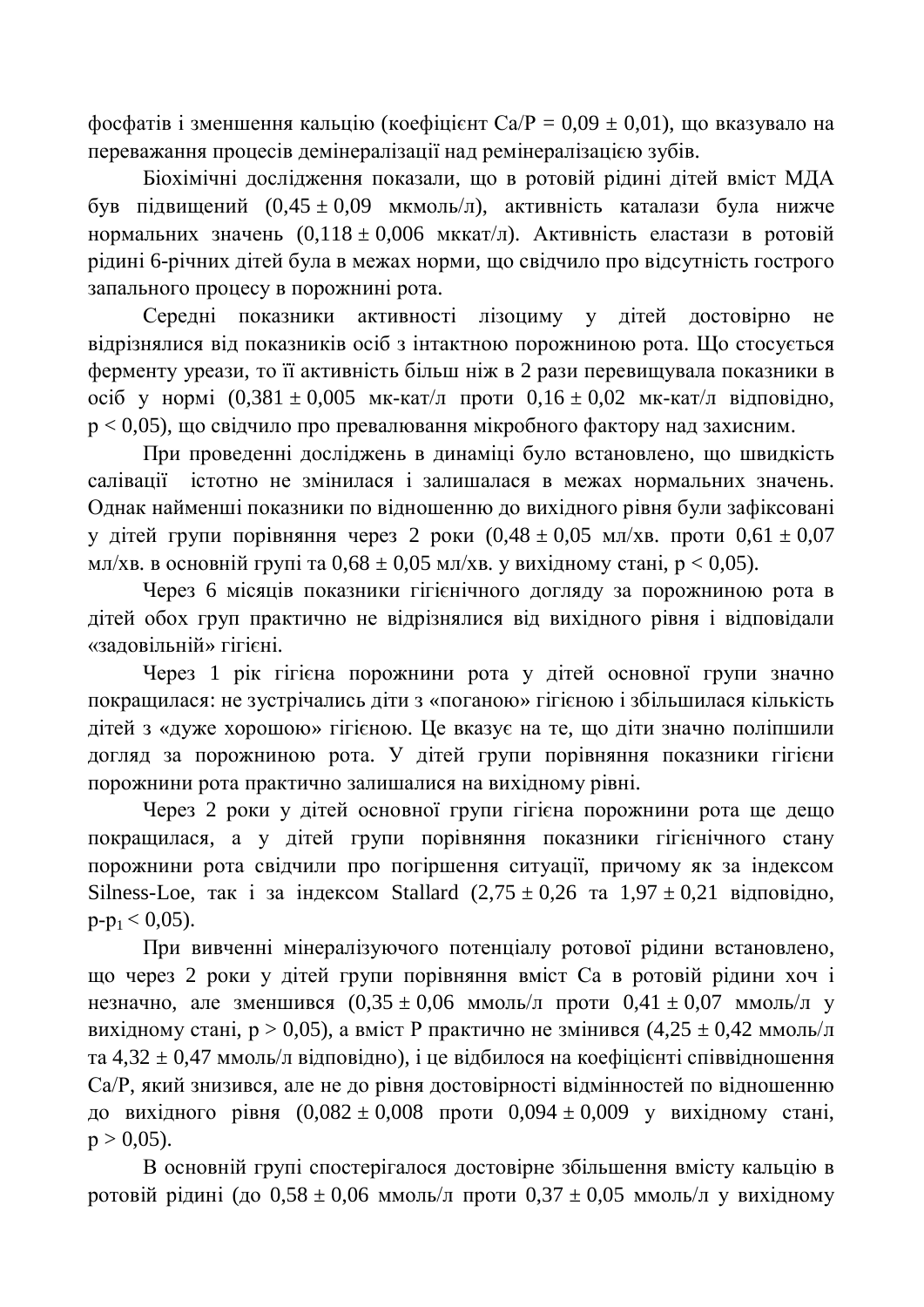стані,  $p < 0.02$ ), концентрація ж фосфатів практично не змінилася. Як наслідок, кальцій-фосфорний коефіцієнт значно збільшився  $(0,135 \pm 0,015$  проти  $0.096 \pm 0.011$  y вихідному стані,  $p < 0.05$ ), що свідчить про зниження інтенсивності процесів демінералізації і збільшення інтенсивності процесів ремінералізації зубів.

Вміст МДА і активність антиоксидантного ферменту каталази в ротовій рідині дітей групи порівняння практично не змінилися по відношенню до вихідного рівня. В основній же групі вміст МДА зменшився майже в 2 рази (з  $0.51 \pm 0.11$  мкмоль/л до  $0.26 \pm 0.04$  мкмоль/л, p-p<sub>1</sub> < 0.05), активність каталази збільшилася з  $(0,112 \pm 0,004$  мккат/л до  $0,142 \pm 0,006$  мккат/л,  $p-p_1 < 0,05$ )  $(pnc. 3)$ .





Активність еластази в ротовій рідині дітей обох груп істотно не змінилася по відношенню до вихідного рівня.

Активність ферменту неспецифічного захисту ротової порожнини лізоциму в групі порівняння зменшилася по відношенню до показника, зафіксованого перед початком досліджень (від  $0.081 \pm 0.004$  од./мл до  $0.045 \pm 0.013$  og./ $\text{MJI}$  відповідно,  $p < 0.05$ ), в той же час активність ферменту vреази збільшилася (з  $0,372 \pm 0,007$  мк-кат/л до  $0,488 \pm 0,057$  мк-кат/л відповідно,  $p < 0.05$ ).

У дітей основної групи активність лізоциму збільшилася (з 0,075  $\pm$  0,005 од./мл до 0,099  $\pm$  0,014 од./мл, р > 0,05), активність уреази, хоча і незначно, але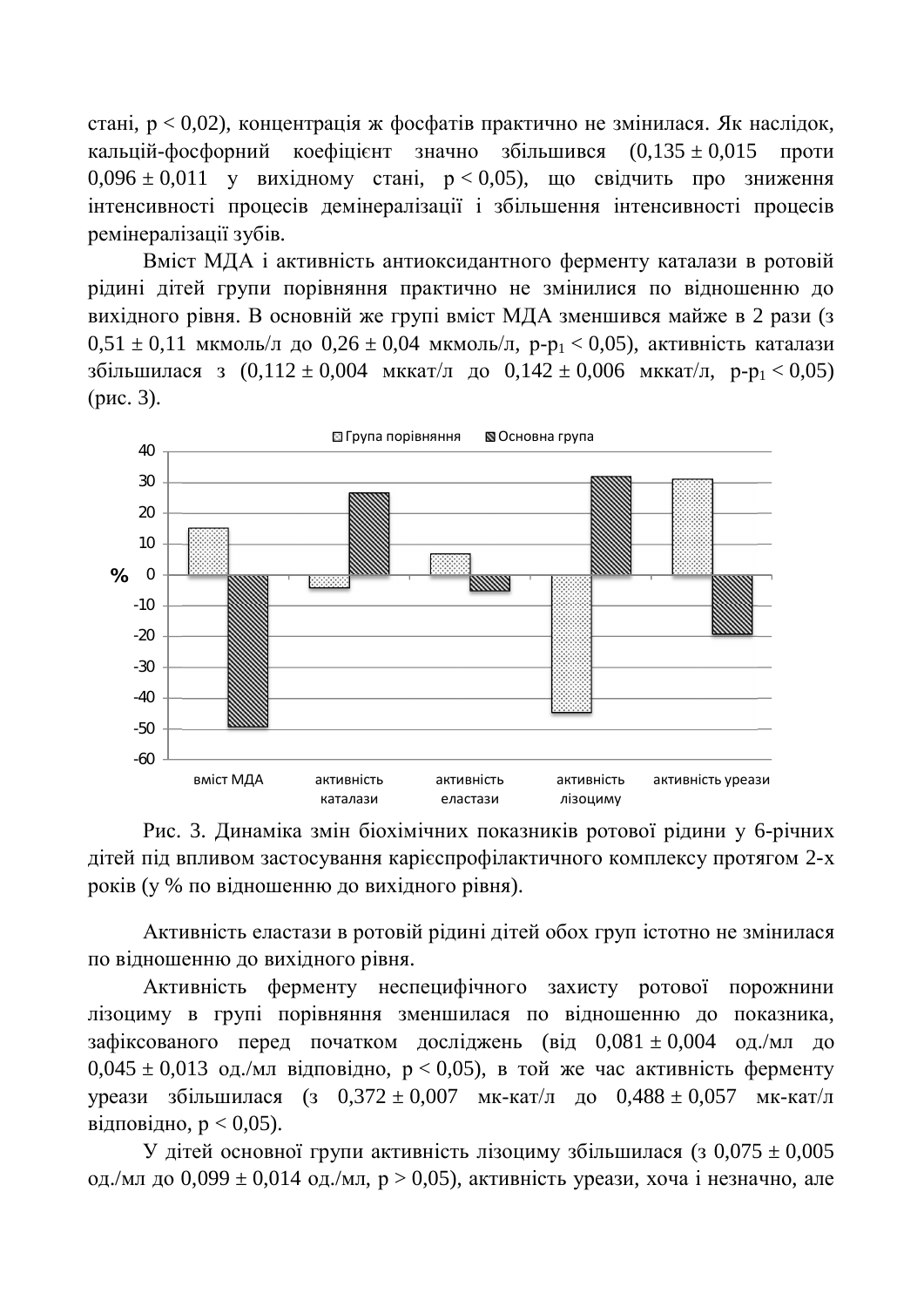знизилася (з 0,390  $\pm$  0,009 мк/кат/л до 0,315  $\pm$  0,035 мк-кат/л, p > 0,05), що вказує на нормалізацію мікробіоценозу в порожнині рота.

Результати вивчення карієспрофілактичної ефективності розробленого комплексу вказали на наступне: до початку досліджень показники інтенсивності карієсу у дітей обох груп істотно не відрізнялася  $(6,51 \pm 0,48 \text{ y})$ групі порівняння та  $6.43 \pm 0.61$  в основній групі,  $p > 0.05$ ). Через півроку вивчаємий показник збільшився тільки в групі порівняння (до  $6.96 \pm 0.48$ ), а через 2 роки спостерігалися істотні вілмінності в інтенсивності карієсу (індекс кп+КПВ: 8,16  $\pm$  0,75 в групі порівняння проти 6,93  $\pm$  0,61 в основній групі).

Показники приросту карієсу в 2-х групах мали суттєві відмінності на всіх етапах дослідження, що свідчить про те, що лікувально-профілактичний комплекс, який приймали діти основної групи, сприяв зниженню інтенсивності карієсу (приріст карієсу, зафіксований через 2 роки, був більш, ніж в 3 рази нижчий, ніж в групі порівняння).



Редукція карієсу у дітей основної групи склала 70 % (рис. 4).

Рис. 4. Приріст карієсу (по індексу кпп+КПВп) у 6-річних дітей під впливом застосування карієспрофілактичного комплексу протягом 2-х років.

Таким чином, результати проведених клініко-лабораторних досліджень свідчать про високу ефективність розробленого комплексу карієспрофілактичних засобів для дітей 6-річного віку, що мешкають у зоні дефіциту фтору в питній воді й находяться під впливом підвищеного антропогенного навантаження.

#### **RUCHORKU**

У дисертаційній роботі наведено теоретичне узагальнення проведених клініко-лабораторних досліджень і запропоновано нове вирішення актуальної наукової задачі стоматології, пов'язаної з оптимізацією профілактики карієсу зубів у 6-річних дітей, що проживають за умов дефіциту фтору в питній воді, шляхом застосування адаптованого до віку дитини та регіональних геохімічних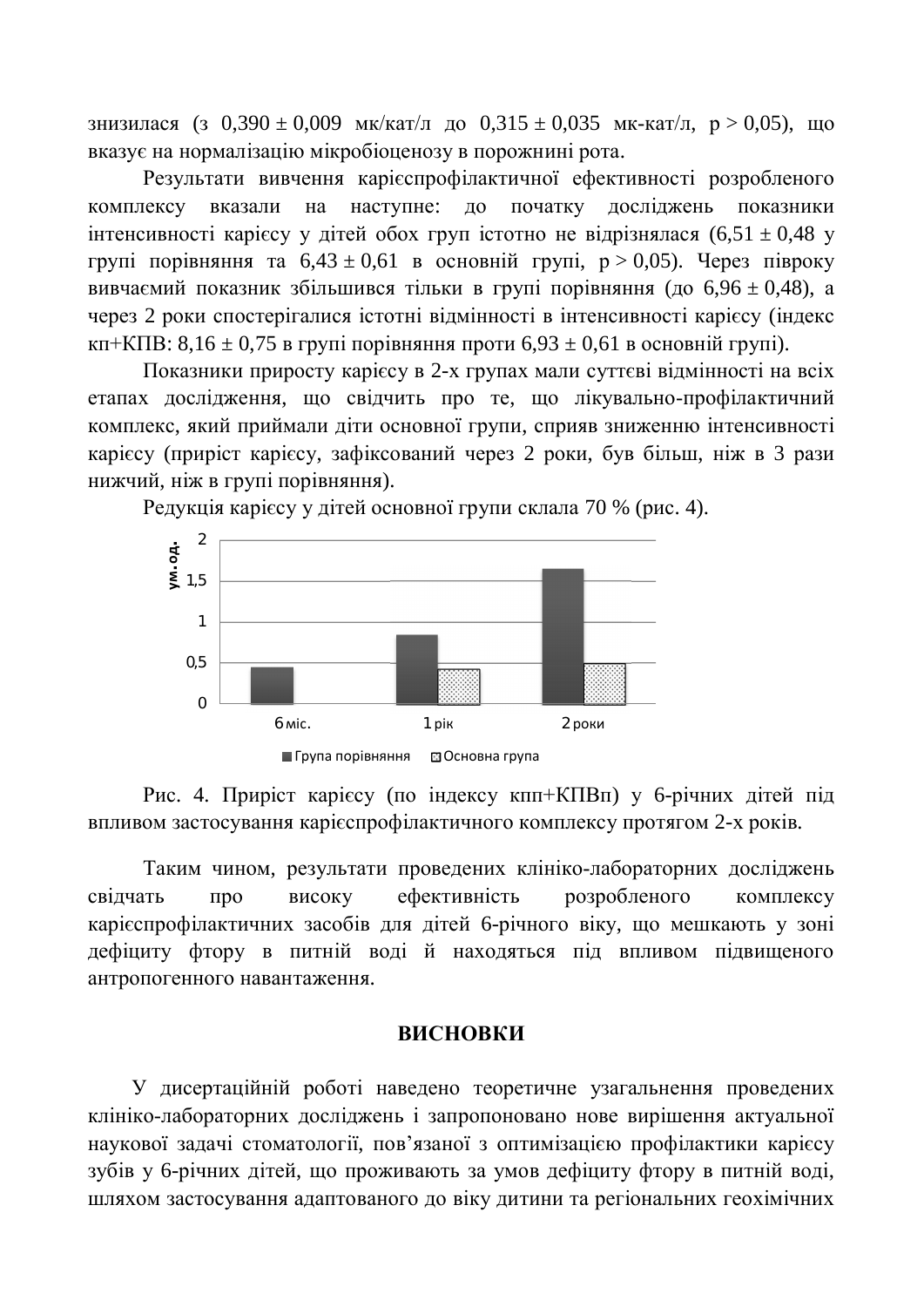факторів комплексу карієспрофілактичних заходів.

1. Аналіз геохімічних показників м. Тернопіль за останні 5 років показав, що діти протягом цього періоду отримували недостатню кількість фтору (вміст фтору питної воді 0,2 мг/л) при низькій загальній мінералізації води (390-704 мг/дм<sup>3</sup> при нормі 1000-1500 мг/дм<sup>3</sup>) і підвищену концентрацію нітритів (до 0,0644 мг/дм<sup>3</sup> при нормі 0,002 мг/дм<sup>3</sup>). Вміст макро- і мікроелементів у волоссі дітей свідчить про дефіцит надходження в організм калію, йоду, міді, селену, заліза, марганцю, хрому і хлору і підвищене надходження кальцію, стронцію та свинцю.

2. Встановлено високу поширеність (75 %) та інтенсивність (6,57  $\pm$  0,36 ум. од.) карієсу зубів у 6-річних дітей, які проживають в м. Тернопіль, з наявністю практично у всіх дітей каріозних порожнин в перших постійних зубах (КПВ = 1,24  $\pm$  0,14 ум. од.). Діти з найвищою інтенсивністю карієсу склали майже 37 % з дуже високими середніми показниками інтенсивності карієсу (понад 10 ум. од.)

3. Результати дослідження гігієнічних індексів (Silness-Loe i Stallard) вказали на досить низький рівень гігієни порожнини рота. У дітей з найвищою інтенсивністю карієсу показники вивчених індексів гігієни були значно вишими середньогрупового показника, що вказує на незадовільний рівень гігієни порожнини рота. Встановлено високий коефіцієнт кореляції між гігієнічним станом порожнини рота та інтенсивністю карієсу: за індексом Silness–Loe – 0,785, за індексом Stallard – 0,688. Найвищі показники інтенсивності карієсу виявлені у дітей, які не чистять зуби.

4. Аналіз споживаних харчових продуктів показав, що найбільше діти вживають цукровмісні продукти (більше 81 %), причому найбільш високий відсоток споживання солодкого серед дітей з найвищою інтенсивністю карієсу. На 2-му місці за вживанням хлібобулочні вироби, на 3-му місці – фрукти. М'ясо і риба в раціоні харчування складають третину від вживаних продуктів харчування. Найбільш корисним для стану зубів дітей стало харчування з переважанням фруктів і овочів, м'яса і риби (інтенсивність карієсу не перевищувала 4 ум.од.), найгіршим – вживання разом з основним харчуванням великої кількості солодких продуктів та хлібобулочних виробів.

5. Розроблено карієспрофілактичний комплекс для дітей 6 років, що мешкають за умов дефіциту фтору в питній воді, який включає препарати ендогенного («Вітафтор», «ЯнтарИн») і екзогенного застосування (остеовіт, зубні пасти «SPLAT junior» і «Lacalut fluor»), а також, за необхідністю, глибоке фторування.

6. За результатами клінічних досліджень встановлено, що застосування карієспрофілактичного комплексу протягом 2-х років призвело до зменшення приросту карієсу в 3 рази (редукція карієсу склала 70 %), за рахунок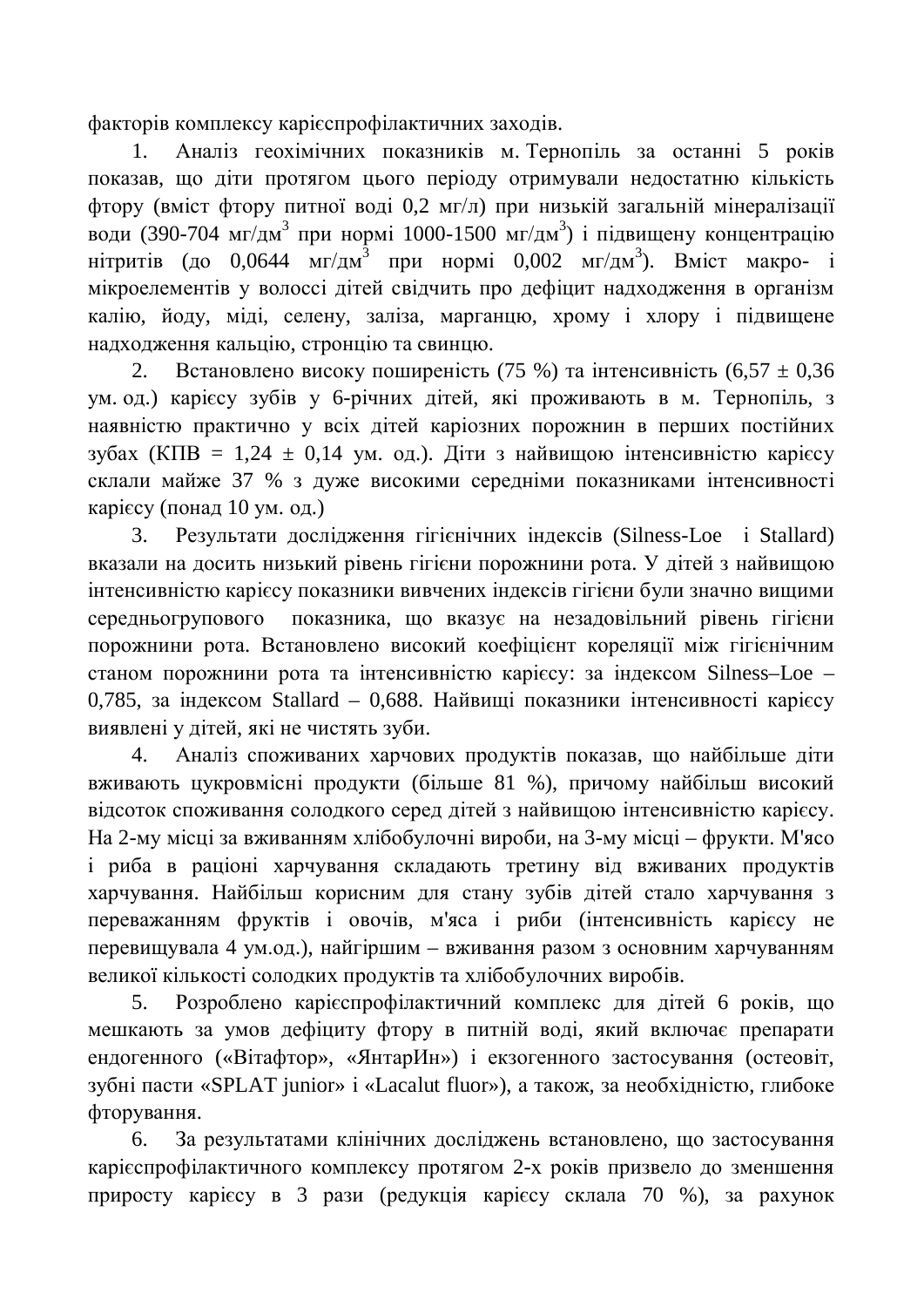підвищення інтенсивності мінерального обміну (збільшення вмісту Са і збільшення кальцій-фосфорного коефіцієнта) і підвищення активності неспецифічної реактивності (збільшення активності ферментів каталази та лізоциму і зниження активності уреази в ротовій порожнині).

### ПРАКТИЧНІ РЕКОМЕНДАЦІЇ

1. Діти, що мешкають за умов дефіциту фтору в питній воді і мають ознаки хронічної інтоксикації, з метою профілактики карієсу зубів повинні отримувати комплекс препаратів, що володіють карієсінгібуючою, остеостимулюючою та адаптогенною дією, а також здійснюють енергетичну підтримку в організмі процесів дезінтоксикації та виведення чужорідних речовин.

2. Рекомендована схема застосування комплексу карієспрофілактичних захолів:

- Вітафтор – прийом внутрішньо під час їжі щодня по 1 табл. 1 раз на день протягом 1 місяця, 2 рази на рік;

- «Янтарин – Здоров'я» дитячий – прийом всередину по 1 табл. 2 рази на день під час або після їжі протягом 1 місяця, 1 раз на рік;

- «Остеовіт» – у вигляді аплікацій на зуби, експозиція 15 хвилин, по 10 сеансів, 2 рази на рік;

- зубна паста «Splat junior» – чищення зубів ввечері і вранці після їжі щодня протягом місяця (непарного);

- зубна паста «Lacalut fluor» – чищення зубів ввечері після їжі щодня протягом місяця (парного).

 $-$  глибоке фторування – за необхідністю 1 раз на рік.

### СПИСОК ОПУБЛІКОВАНИХ РОБІТ ЗА ТЕМОЮ ДИСЕРТАЦІЇ:

1. Пинда М. Я. Епідеміологічні дослідження стану твердих тканин зубів у дітей дошкільного віку міста Тернополя / М. Я. Пинда // Актуальні питання педіатрії, акушерства та гінекології. – 2014. –  $\mathbb{N}$  2 (14). – С. 77-80.

2. Пында М. Я. Влияние характера питания на развитие кариеса у 6детних детей, проживающих в условиях дефицита фтора в питьевой воде / М. Я. Пында // Український стоматологічний альманах. – 2014. – № 2. – С. 85-88.

3. Терешина Т. П. Клиническая эффективность комплексной профилактики кариеса у 6-летних детей, проживающих в условиях дефицита фтора в питьевой воде / Т. П. Терешина, М. Я. Пинда // Медицинские новости (Беларусь). – 2014. – № 4. – С. 77-78. Автору належить участь в клінічних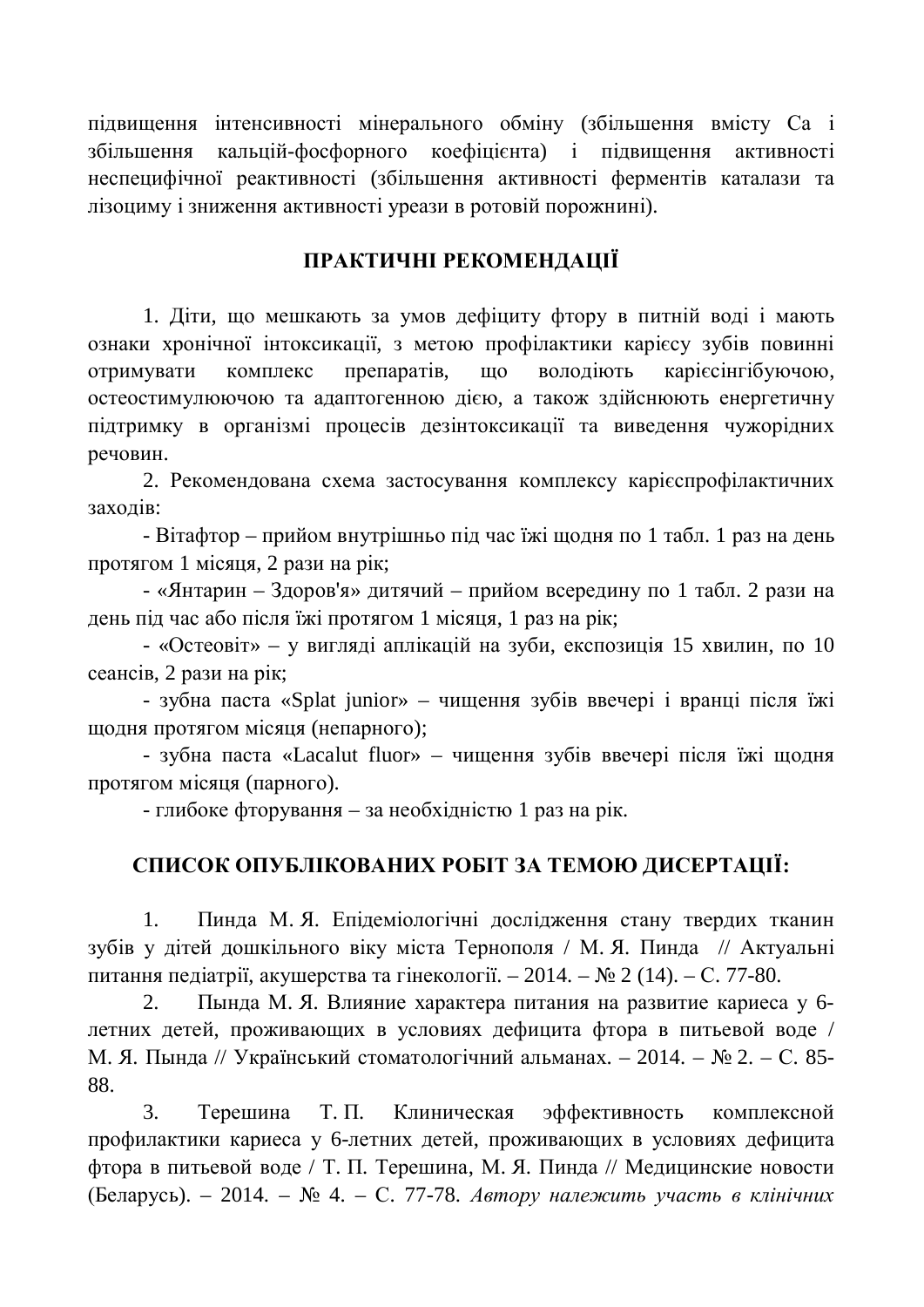$\delta$ бстеженнях, аналізі отриманих результатів і написанні статті.

4. Пында М. Я. Влияние геохимических факторов на развитие кариеса зубов у 6-летних детей / М. Я. Пында, В. С. Иванов // Вісник стоматології. – 2014. – № 1. – С. 81-84. *Автору належить участь в клінічних обстеженнях*, *ɚɧɚɥɿɡɿɪɟɡɭɥɶɬɚɬɿɜɿɧɚɩɢɫɚɧɧɿɫɬɚɬɬɿ.*

5. Пинда М. Я. Показники систем гомеостазу порожнини рота у 6річних дітей з високою інтенсивністю карієсу зубів / М. Я. Пинда, М. М.  $\pi$ кимець, Г. Б. Карнківська // Вісник проблем біології і мелицини. – 2014. – Вип. 4, Том 4 (116). – С. 354-356. *Автору належить участь в клінічних*  $\delta$ бстеженнях, заборі матеріалу для біохімічних досліджень, аналізі отриманих  $p$ езультатів і написанні статті.

6. Деньга О.В. Поширеність і інтенсивність карієсу у дітей, які проживають в умовах дефіциту фтору в питній воді / О. В. Дєньга, М. Я. Пинда, В. В. Ковальчук // Вісник проблем біології і медицини. – 2014. – Вип. 2, Том 3 (109). – С. 328-330. *Автору належить участь в клінічних обстеженнях, аналізі*  ${}$ *peзультатів і написанні статті.* 

7. Пында М. Я. Эффективность комплексной профилактики кариеса у 6-летних детей, проживающих в зоне гипофтороза // М. Я. Пында //Досягнення медичної науки як чинник стабільності розвитку медичної практики: міжнар. наук.-практ. конф., м. Дніпропетровськ, 11-12 квітня 2014 р.: тези допов. – Ⱦɧɿɩɪɨɩɟɬɪɨɜɫɶɤ, 2014. – ɋ. 88-89.

8. Пинда М. Поширеність і інтенсивність карієсу у дітей, які проживають в умовах гіпофторозу / Мар<sup>[</sup>яна Пинда // XVIII Міжнародний медичний конгрес студентів і молодих вчених : м. Тернопіль, 28-30 квітня 2014 р.: тези допов. – Тернопіль, 2014. – С. 174.

9. Пында М. Я. Показатели минерального гомеостаза полости рта у 6летних детей с высокой интенсивностью кариеса / М. Я. Пында // Пріоритети сучасної медицини: теорія і практика: міднар. наук.-практ. конф., м. Одеса, 11 квітня 2014 р.: тези допов. – Одеса, 2014. – С. 153-154.

### *МИЛАНОНА*

Пинда М.Я. Особливості перебігу і профілактики карієсу зубів у дітей дошкільного віку за умов дефіциту фтору в питній воді. - Рукопис.

Дисертація на здобуття наукового ступеня кандидата медичних наук за спеціальністю 14.01.22 – стоматологія. Державна установа «Інститут стоматології НАМН України», Одеса, 2015.

Вперше на підставі моніторингу складу питної води з різних джерел м. Тернополя зроблено висновок про присутність ряду факторів (недостатня мінералізація води, знижений вміст в ній фтору і підвищений вміст нітритів),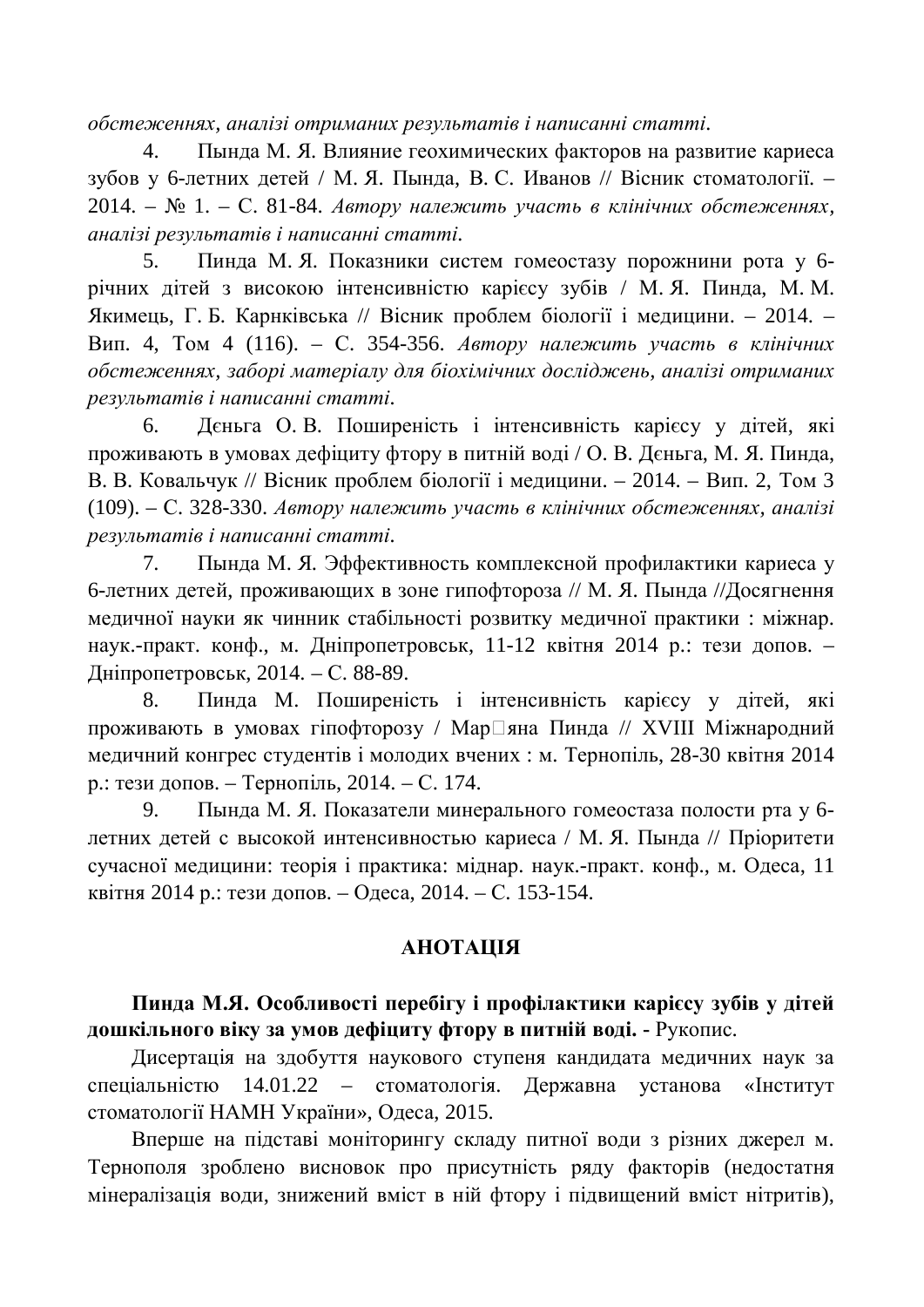здатних вплинути на структуру емалі, яка формується в постійних зубах 6річних дітей.

Вперше на підставі вивчення вмісту макро- і мікроелементів у волоссі 6річної дитини з високою інтенсивністю карієсу показано, що протягом свого життя діти відчують антропогенне навантаження, нераціонально харчуються і вживають недостатньо мінералізовану воду.

Вперше вивчено характер харчування 6-річних дітей, які проживають за умов дефіциту фтору в питній воді. Показано, що у дітей з найвищою інтенсивністю карієсу в раціоні харчування переважає вуглеводна їжа.

Вперше розроблено комплекс карієспрофілактичних заходів для 6-річних дітей, які мешкають в зоні дефіциту фтору в питній воді, адаптований до віку дитини та регіональних геохімічних факторів, що володіє карієсінгібуючою, остеостимулюючою та адаптогенною дією, а також здійснює енергетичну підтримку в організмі процесів дезінтоксикації та виведення чужорідних речовин.

Встановлено, що застосування розробленого карієспрофілактичного комплексу дітьми, що мешкають в зоні дефіциту фтору в питній воді, протягом 2-х років призвело до зменшення приросту карієсу в 3 рази (редукція карієсу склала 70 %).

**Ключові слова**: карієє зубів, дефіцит фтору, діти 6-річного віку, комплексна профілактика.

#### **АННОТАЦИЯ**

Пында М.Я. Особенности течения и профилактики кариеса зубов у детей дошкольного возраста в условиях дефицита фтора в питьевой **воде. -** Рукопись.

Диссертация на соискание научной степени кандидата медицинских наук по специальности 14.01.22 - стоматология. Государственное учреждение «Институт стоматологии НАМН Украины», Одесса, 2015.

Анализ геохимических показателей г. Тернополь за последние 5 лет показал, что дети в этот период получали недостаточное количество фтора (содержание фтора питьевой воде 0,2 мг/л) при низкой общей минерализации воды (390-704 мг/дм<sup>3</sup> при норме +1000-1500 мг/дм<sup>3</sup>) и повышенную концентрацию нитритов (до 0,0644 мг/дм $^3$  при норме 0,002 мг/дм $^3$ ). Содержание макро- и микроэлементов в волосах детей свидетельствует о дефиците поступления в организм калия, йода, меди, селена, железа, марганца, хрома и хлора и повышенное поступление кальция, стронция и свинца.

Установлена высокая распространенность (75 %) и интенсивность (6,57  $\pm$ 0,36 усл. ед.) кариеса зубов у 6-летних детей, проживающих в г. Тернополь, с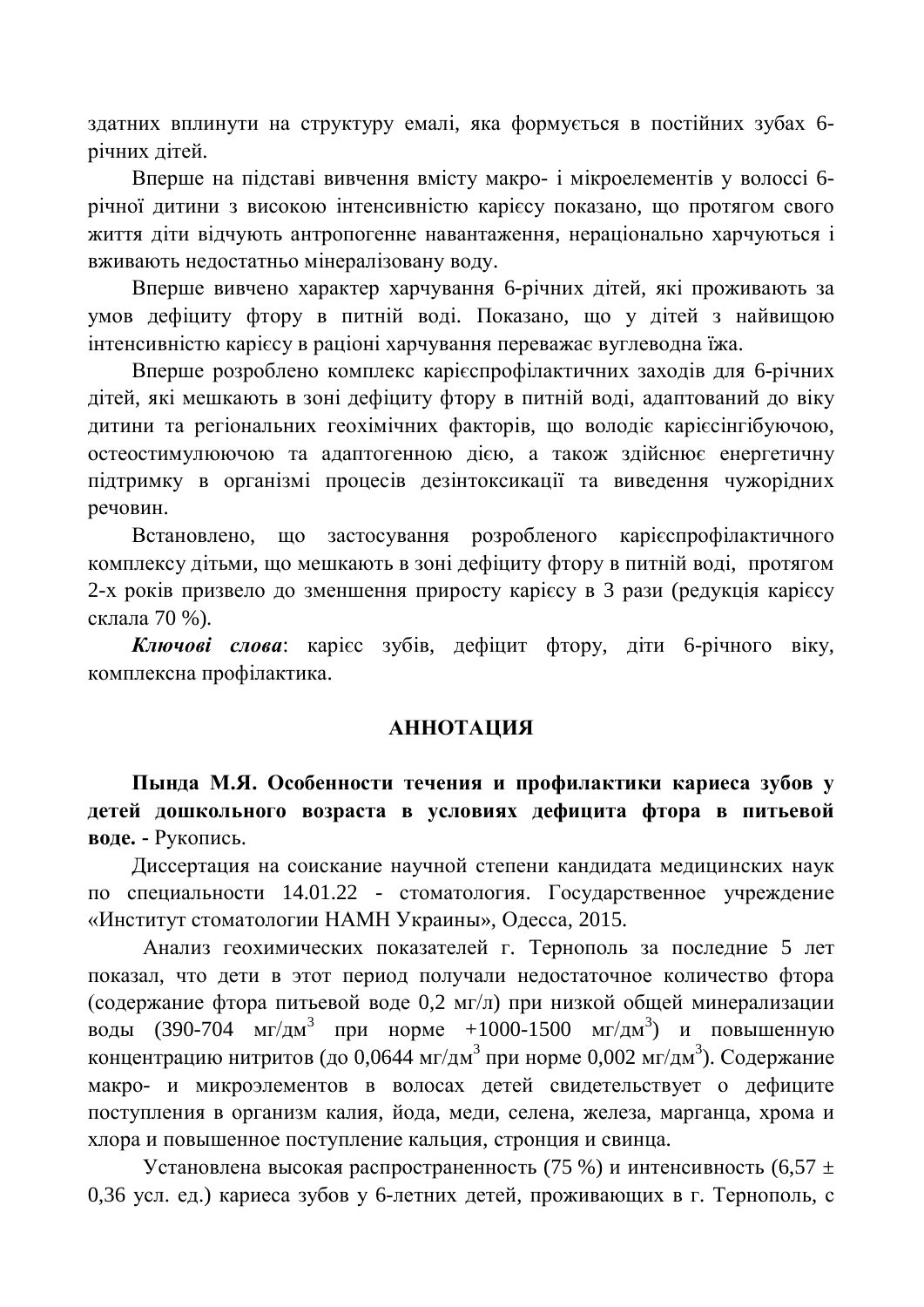наличием практически у всех детей кариозных полостей в первых постоянных зубах (КПУ = 1,24  $\pm$  0,14 үсл. ед.). Дети с высокой интенсивностью кариеса составили почти 37 % с очень высокими средними показателями интенсивности кариеса (свыше 10 усл. ед.)

Результаты исследования гигиенических индексов (Silness-Loe и Stallard) указали на достаточно низкий уровень гигиены полости рта. У детей с высокой интенсивностью кариеса показатели изученных индексов гигиены были значительно выше среднегрупповой показателя, указывает на неудовлетворительный уровень гигиены полости рта. Установлен высокий коэффициент корреляции между гигиеническим состоянием полости рта и интенсивностью кариеса: по индексу Silness-Loe - 0,785, по индексу Stallard -0,688. Самые высокие показатели интенсивности кариеса обнаружены у детей, которые не чистят зубы.

Анализ потребляемых пищевых продуктов показал, что больше всего дети употребляют сахаросодержащие продукты (более 81 %), причем наиболее высокий процент потребления сладкого среди детей с высокой интенсивностью кариеса. На 2-м месте по употреблению хлебобулочные изделия, на 3-м месте – фрукты. Мясо и рыба в рационе питания составляют треть от употребляемых продуктов питания. Наиболее полезным для состояния зубов детей оказалось питание с преобладанием фруктов и овощей, мяса и рыбы (интенсивность кариеса не превышала 4 у.е.), худшим – употребление вместе с основным питанием большого количества сладких продуктов и хлебобулочных изделий.

Разработан кариеспрофилактический комплекс для детей 6 лет, проживающих в условиях дефицита фтора в питьевой воде, который включает препараты эндогенного («Витафтор», «ЯнтарИн» детский) и экзогенного применения (остеовит, зубные пасты «SPLAT junior» и «Lacalut fluor»), а также, при необходимости, глубокое фторирование.

По результатам клинических исследований установлено, что применение кариеспрофилактического комплекса в течение 2-х лет привело к уменьшению прироста кариеса в 3 раза (редукция кариеса составила 70%) за счет повышения интенсивности минерального обмена (увеличение содержания Са и увеличение кальций-фосфорного коэффициента) и повышения активности неспецифической реактивности (увеличение активности ферментов каталазы и лизоцима и снижение активности уреазы в ротовой полости).

**Ключевые слова**: кариес зубов, дефицит фтора, дети 6-детнего возраста, комплексная профилактика.